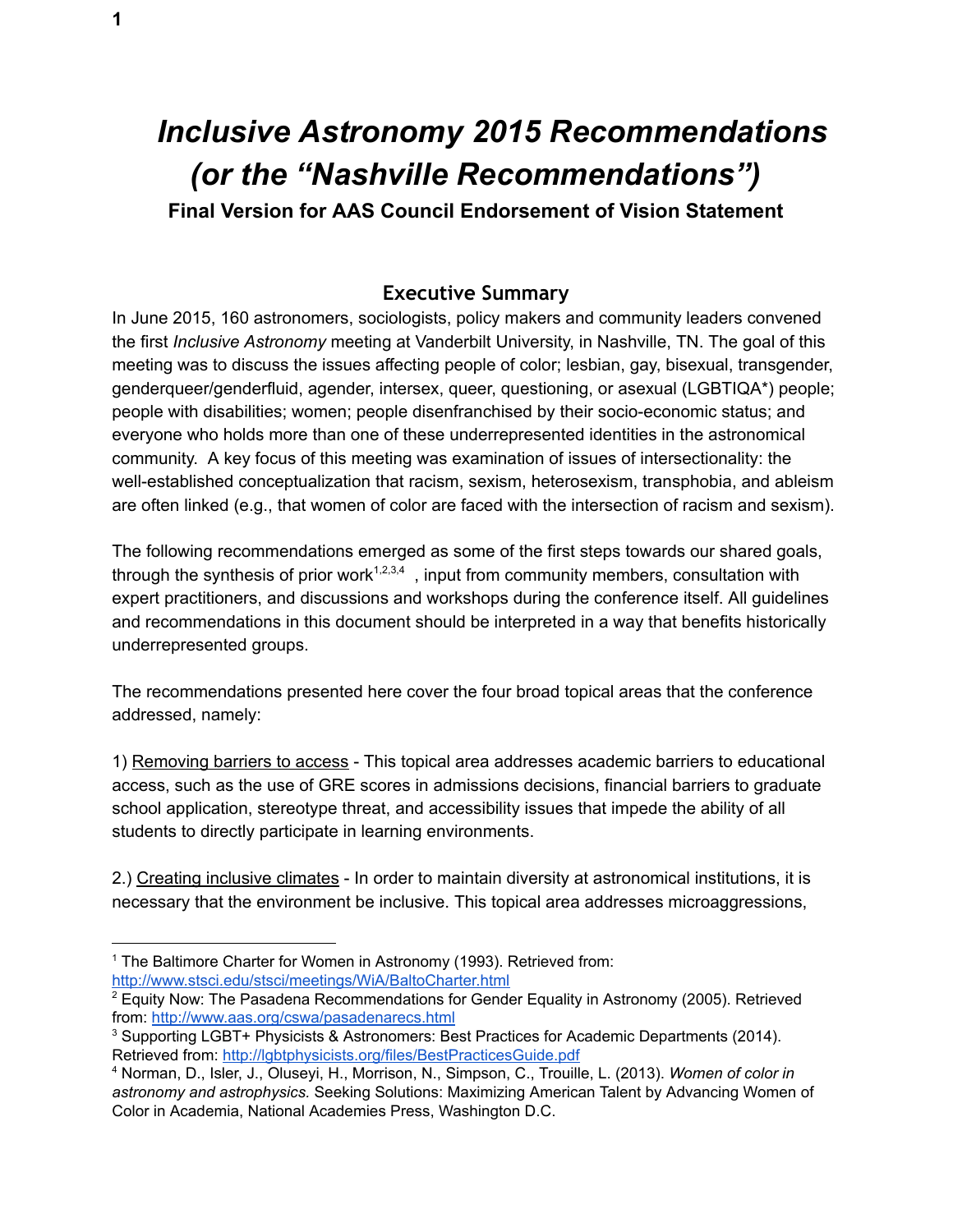how to honor diversity without tokenization, effective and accessible teaching methods, and effective mentoring.

3.) Improving inclusion and access to power, policy, and leadership -This topical area provides astronomers with strategies on how to play a role in decisions affecting the astronomical community and how people in power can be more inclusive in their decision making.

4.) Establishing a community of inclusive practice - This topical area provides techniques for astronomers to take active rather than passive measures to ensure that their groups, events and institutions are inclusive.

**This is a living document**. This set of recommendations was compiled as a product of the inaugural Inclusive Astronomy meeting, and builds upon numerous concurrent sets of recommendations<sup>5,6,7,8</sup> These recommendations are imperfect and incomplete, and should continue to be expanded, revised, and critiqued with significant input from the astronomical community, especially the marginalized groups mentioned above, ideally at future Inclusive Astronomy meetings. The goal is to act as a roadmap for equity and inclusion in astronomy.

**How to engage with this document:** The recommendations are described in increasing detail as one proceeds through the document. Below we list the codes used to identify key participants/stakeholders affected by each recommendation and the estimated timescale for implementing them. Summary tables describing each recommendation in addition to their intended goals are listed and are broken down by implementation timescale. These summaries are intended to inform the overall "spirit" of the recommendations for a given topical area. Immediately following are specific, actionable recommendations that undergird the summary tables, which are designed for implementation by a variety of stakeholders on the prescribed timescales.

## <span id="page-1-0"></span>**Acknowledgements**

The organizers of the inaugural Inclusive Astronomy conference wish to acknowledge generous financial support from the National Science Foundation, the Association of Universities for Research in Astronomy, Associated Universities Inc., the American Astronomical Society, Vanderbilt University, and the Fisk-Vanderbilt Masters-to-PhD Bridge Program. Furthermore, we

<sup>&</sup>lt;sup>5</sup> The Baltimore Charter for Women in Astronomy (1993). Retrieved from: <http://www.stsci.edu/stsci/meetings/WiA/BaltoCharter.html>

 $6$  Equity Now: The Pasadena Recommendations for Gender Equality in Astronomy (2005). Retrieved from: <http://www.aas.org/cswa/pasadenarecs.html>

<sup>7</sup> Supporting LGBT+ Physicists & Astronomers: Best Practices for Academic Departments (2014). Retrieved from: <http://lgbtphysicists.org/files/BestPracticesGuide.pdf>

<sup>8</sup> Norman, D., Isler, J., Oluseyi, H., Morrison, N., Simpson, C., Trouille, L. (2013). *Women of color in astronomy and astrophysics.* Seeking Solutions: Maximizing American Talent by Advancing Women of Color in Academia, National Academies Press, Washington D.C.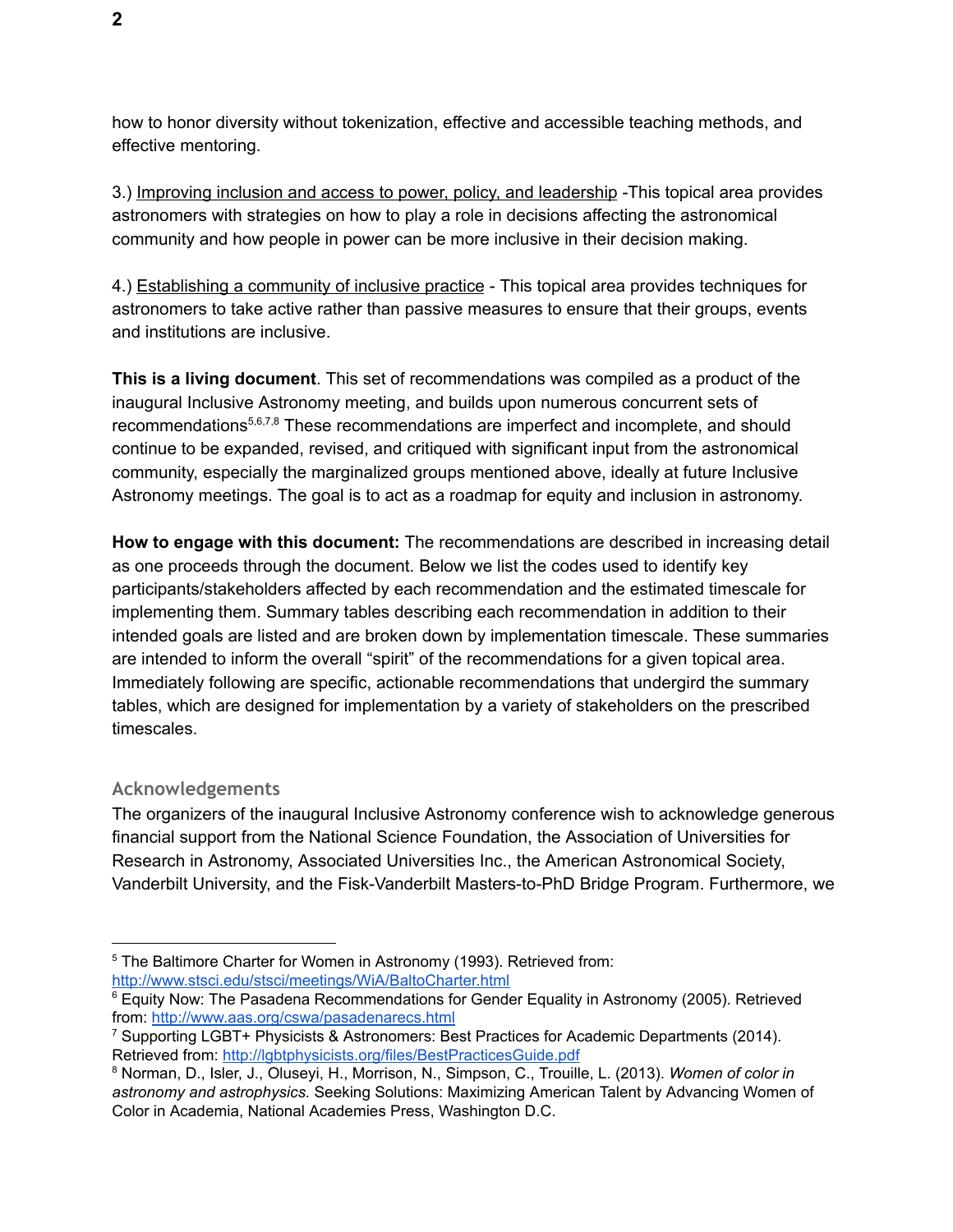wish to thank those involved at every level of conception, planning and execution of the conference and these recommendations.

<span id="page-2-0"></span>**Codes used in recommendations** 

Participants/Stakeholders: [IND] = individuals [SJ] = diversity/social justice experts [LEAD] = people in leadership roles [] = academic departments [UNI] = universities and academic institutions [MSI] = minority serving institutions [MAJ] = majority institutions [GOVT] = government labs/organizations, federally funded research centers

[COR] = private/corporate research institutions [NPO] = soft money nonprofits [PRO] = professional associations [PUB] = publishers [POL] = policy makers [FA] = funding agencies Scope of implementation  $\text{~short}$  = short-term (1-3 years)  $<$ med $>$  = medium-term (3-5 years) <long> = long-term (>5 years)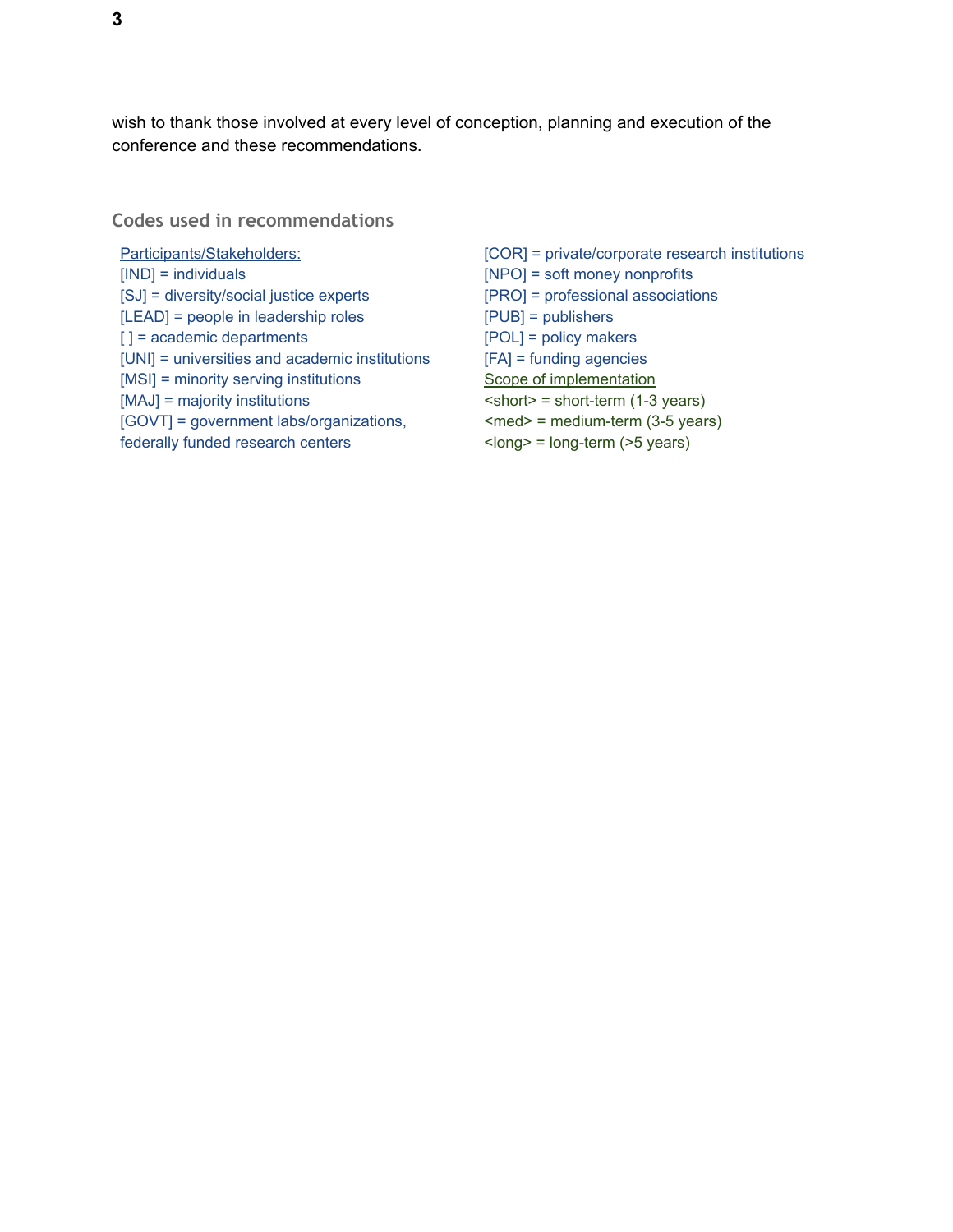## <span id="page-3-0"></span>**Table of Contents**

[Executive](#page-0-0) Summary **[Acknowledgements](#page-1-0)** Codes used in [recommendations](#page-2-0) Table of [Contents](#page-3-0) Vision [Statement](#page-5-0) Statement of the problem Why Inclusive Astronomy? Our vision: Astronomy can and must become inclusive. A Pathway to Endorsement [Recommendations](#page-10-0) Summary Tables Removing Barriers to Access: [Recommendations](#page-10-1) Summary Table Creating Inclusive Environments: [Recommendations](#page-12-0) Summary Table Inclusion and Access to Power, Policy, and Leadership: [Recommendations](#page-14-0) Summary **[Table](#page-14-0)** Establishing a Community of Inclusive Practice: [Recommendations](#page-16-0) Summary Table 1. [Removing](#page-18-0) Barriers to Access Eliminate practices in college and graduate school recruitment, [admissions,](#page-18-1) examinations and advising that are unfairly [discriminatory.](#page-18-1) Eliminate practices in hiring and promotion that are known to be unfairly [discriminatory.](#page-19-0) Make astronomy [accessible](#page-20-0) to all. Increase open access to [astronomical](#page-21-0) publications, data, and software. 2. Creating Inclusive [Environments](#page-23-0) Provide a welcoming, inclusive and healthy climate. End harassment in and around [astronomical](#page-23-1) workplaces. Ensure access to quality, [affordable](#page-25-0) health care. Facilitate work-life balance and a welcoming [environment](#page-26-0) Enact policies that are friendly to all families. Provide effective mentoring and networking [opportunities.](#page-27-0) Adopt active and inclusive learning [practices.](#page-28-0) 3. Inclusion and Access to Power, Policy, and [Leadership](#page-31-0) Provide clear and accessible information about the process and [procedures](#page-31-1) to obtain [leadership](#page-31-1) roles in policy making. Ensure that science and policy panels and committees are [representative](#page-31-2) of the communities they are [representing.](#page-31-2) Practice respect for the rights and cultural values of Native and [indigenous](#page-32-0) peoples and local communities when building or locating [astronomical](#page-32-0) facilities. 4. [Establishing](#page-33-0) a Community of Inclusive Practice [Practice](#page-33-1) active allyship. Learn and use best practices for discussing racism and its [intersections.](#page-34-0) Implement [accountability](#page-35-0) procedures. **[Bibliography](#page-37-0)**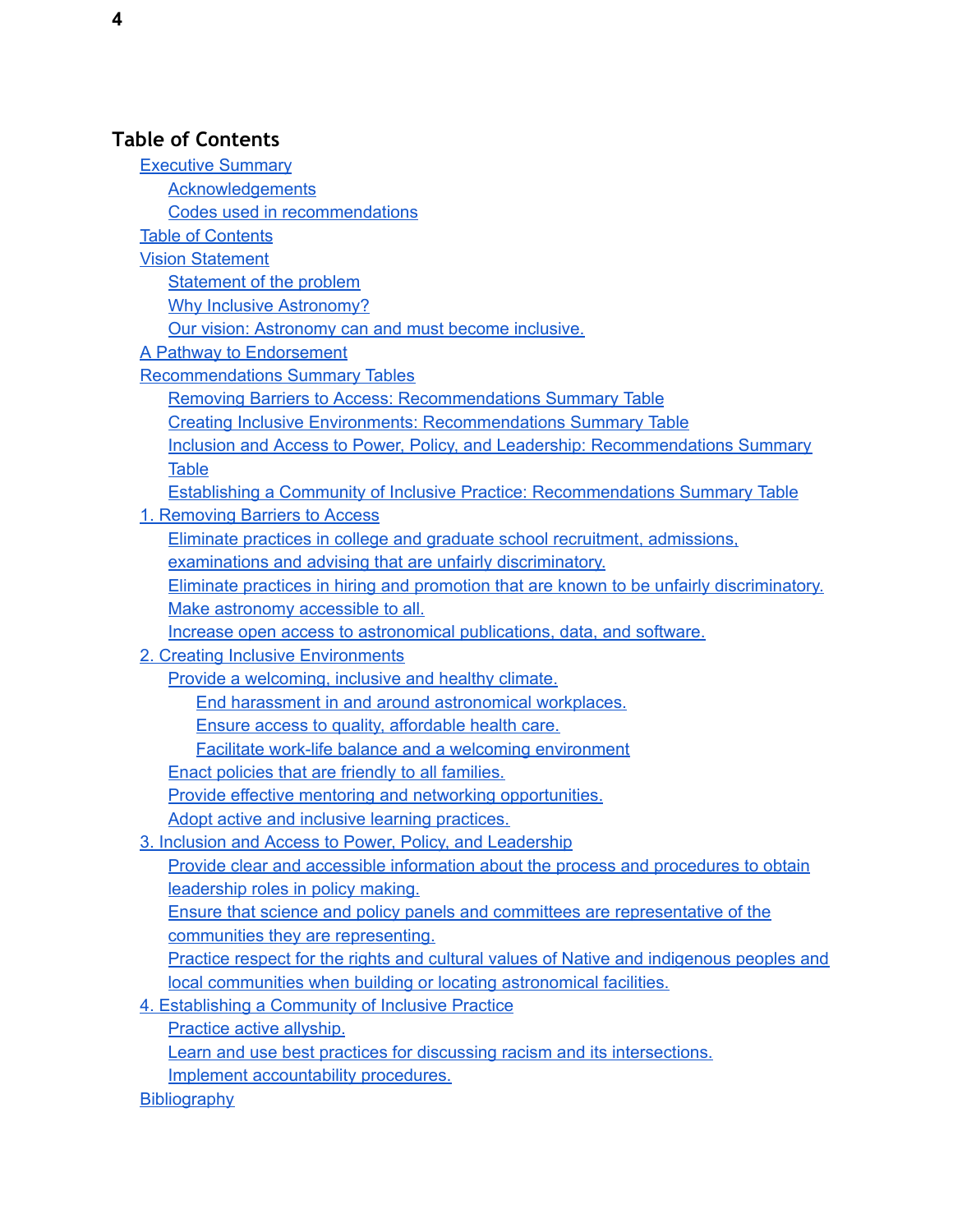Additional [Resources](#page-38-0) **Policy [Recommendations](#page-38-1) and Best Practices** Diversity [Stakeholders](#page-38-2) / Communities of Support **Data and [Research](#page-38-3) Additional [Resources](#page-38-4)** [Appendix:](#page-39-0) Common Acronyms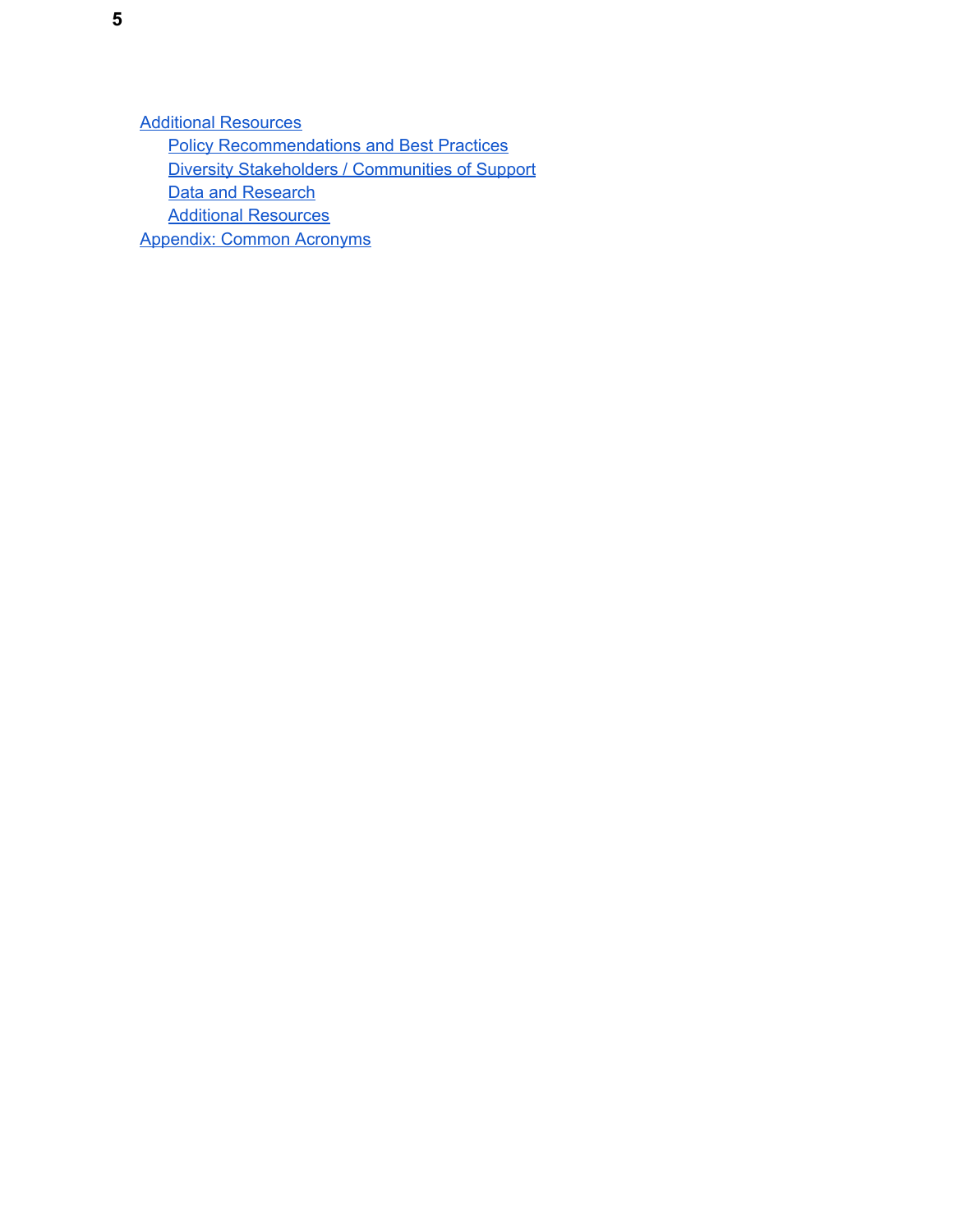## **Vision Statement**

#### <span id="page-5-0"></span>**Statement of the problem**

The demographics of our nation are changing, but professional Astronomy is not keeping pace. Only 2.1% of astronomers identify as Black or African-American and 3.2% as Hispanic, Latina/o, or of Spanish origin and extremely few are Native or indigenous (AIP, 2014). Disappointingly, these numbers for Physics and Astronomy have remained essentially constant between 2004 and 2012. This underrepresentation is most acute in leadership roles and on the key committees that shape the future of our field.

This underrepresentation for people of color is reminiscent of that experienced by women in decades past, and this gives cause for hope. White women have made great progress in Astronomy since the 1992 Baltimore Charter<sup>9</sup>, owing in large part to the courageous leadership of those women and their allies who rallied the community and organized action, including the 1992 Baltimore Women in Astronomy meeting, the 2003 Pasadena Women in Astronomy II meeting, and the 2009 Goddard Women in Astronomy meeting. While the accomplishments of women continue to be systematically undervalued and they remain underrepresented in senior leadership positions, the gains made over the past 25 years served as inspiration for an inaugural Inclusive Astronomy 2015 meeting in Nashville, focusing not only on women but on all underrepresented individuals.

Much of the work toward equity and inclusion in Astronomy has focused on single dimensions of identity. However, a one-dimensional approach leaves behind people with more than one marginalized identity. Intersectionality<sup>10</sup> is the well-established concept that different forms of discrimination intersect for people with multiple marginalized identities; identity and oppression are matrices, not scalars. But the significant underrepresentation of individuals with particular intersectional identities can magnify marginalization with the additional challenges of isolation and lack of common voices for advocacy. For example, in 2012, there were fewer than 75 faculty members in Physics or Astronomy in the United States who are both female and African-American or Hispanic<sup>11</sup>.

There are little data available on the numbers or experiences of persons with disabilities in astronomy, but anecdotal reports make clear that people with disabilities still experience

<sup>&</sup>lt;sup>9</sup> The Baltimore Charter for Women in Astronomy (1993). Retrieved from: <http://www.stsci.edu/stsci/meetings/WiA/BaltoCharter.html>

<sup>&</sup>lt;sup>10</sup> Kimberle Crenshaw, "Demarginalizing the Intersection of Race and Sex: A Black Feminist Critique of Antidiscrimination Doctrine, Feminist Theory and Antiracist Politics", The University of Chicago Legal Forum 1989, 139-168

<sup>&</sup>lt;sup>11</sup> Rachel Ivie, Garrett Anderson, & Susan White, "AIP Focus on African Americans & Hispanics among Physics & Astronomy Faculty", AIP Statistical Research Center, July 2014 <http://www.aip.org/sites/default/files/statistics/faculty/africanhisp-fac-pa-123.pdf>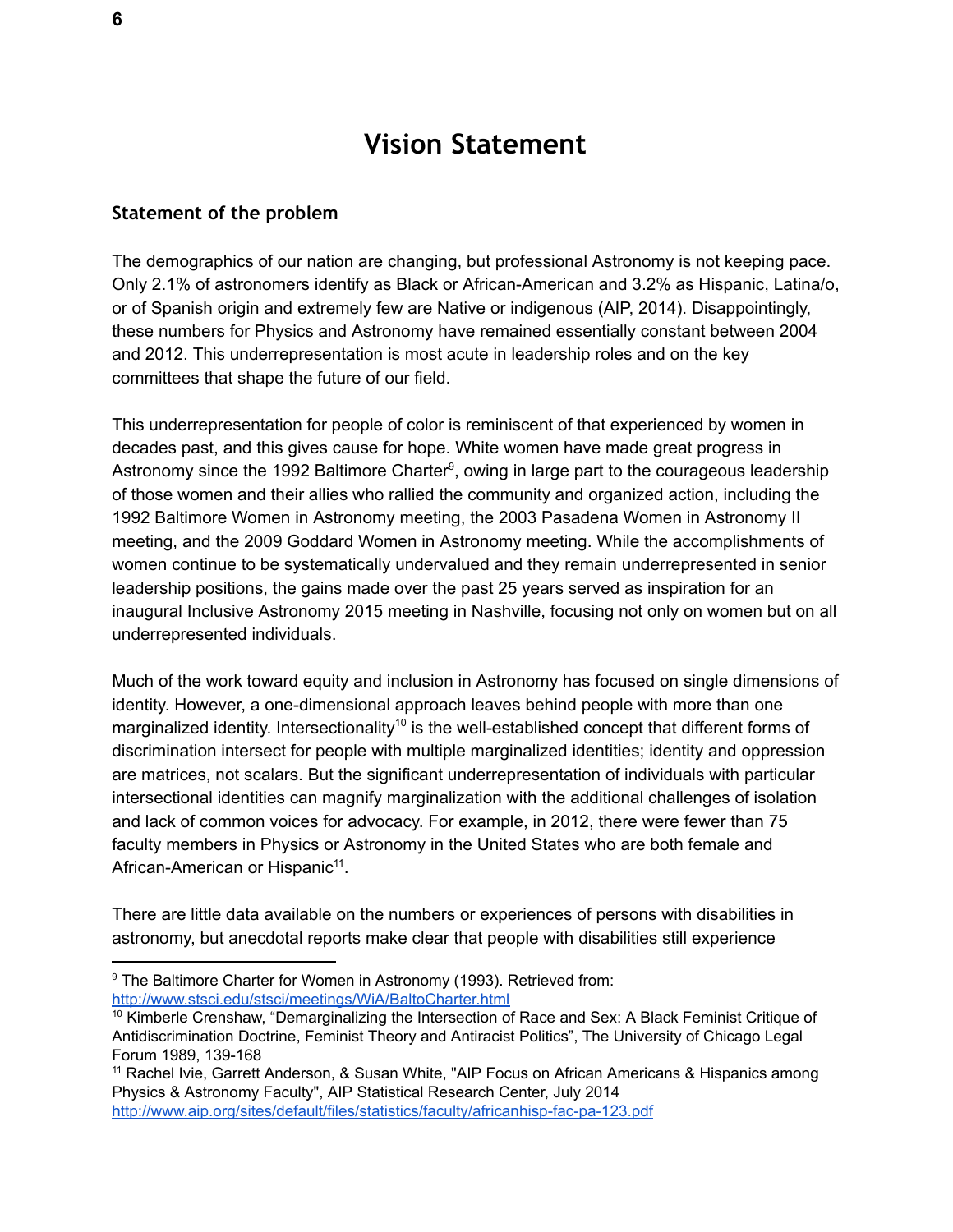significant lack of access to both physical spaces and to the tools of the profession. Similarly, there are little data published on LGBTIQA\* $12$  individuals in Astronomy, but studies in other STEM (science, technology, engineering and mathematics) fields point out negative experiences and outcomes for these groups. In one study, LGBT professionals in STEM and military-related federal agencies were found to be more underrepresented and report more negative outcomes in workplace experience than those in non-STEM agencies, despite federal protections and formalized advancement procedures<sup>13</sup>. LGBTIQA\* scientists are far less likely to be open about their sexual and gender orientation than are individuals in the wider population, a situation linked to higher rates of anxiety, depression, and burnout<sup>14,15</sup>. Asian Americans in Astronomy are often overlooked in discussions of inclusivity, but data highlight pervasive stereotyping and reveal that Asian Americans are disproportionately excluded from leadership positions $16$ .

As these examples suggest, the ongoing underrepresentation of individuals from various groups is not just a problem of experiences and barriers within our profession. We live in societies that host systemic biases and power differences based on race, gender identity, sexual orientation, ability status, and class. As we work for equity and inclusion in our field, we cannot ignore the broader society and the negative impacts it produces on current and potential colleagues from historically marginalized groups. We can repair the "leaky pipeline" within our profession only by also understanding the broader society within which our profession operates, the lived experiences of our students and colleagues when they are "out in the world", and the biases that we all bring with us from the broader society into the places where astronomers work and learn. Indeed, most astronomers who are some combination of female, LGBTIQA\*, disabled, or a person of color, can tell stories of overt discrimination, microaggressions, and hostile climate;

<sup>12</sup> Lesbian, gay, bisexual, transgender, non-binary, genderqueer/genderfluid, agender, intersex, queer, questioning, or asexual. The asterisk is commonly-used to represent individuals with non-conforming gender identities.

<sup>13</sup> Cech, E. A. (2015, June). *LGBT Professionals' Workplace Experiences in [STEM-Related](http://www.asee.org/file_server/papers/attachment/file/0005/6860/LGBT_Professionals__Workplace_Experiences_in_STEM-Related_Federal_Agencies.pdf) Federal [Agencies](http://www.asee.org/file_server/papers/attachment/file/0005/6860/LGBT_Professionals__Workplace_Experiences_in_STEM-Related_Federal_Agencies.pdf)*[.](http://www.asee.org/file_server/papers/attachment/file/0005/6860/LGBT_Professionals__Workplace_Experiences_in_STEM-Related_Federal_Agencies.pdf) Paper presented at 2015 ASEE Annual Conference and Exposition, Seattle, Washington. 10.18260/p.24431

<sup>14</sup> Yoder J. B. & Mattheis A. "Queer in STEM: Workplace experiences reported in a national survey of LGBTQA individuals in science, technology, engineering, and mathematics careers." *Journal of Homosexuality,* 2014

<sup>15</sup> [Juster](http://www.ncbi.nlm.nih.gov/pubmed/?term=Juster%20RP%5BAuthor%5D&cauthor=true&cauthor_uid=23362500) R. P., [Smith](http://www.ncbi.nlm.nih.gov/pubmed/?term=Smith%20NG%5BAuthor%5D&cauthor=true&cauthor_uid=23362500) N. G., [Ouellet](http://www.ncbi.nlm.nih.gov/pubmed/?term=Ouellet%20%C3%89%5BAuthor%5D&cauthor=true&cauthor_uid=23362500) É., Sindi S., [Lupien](http://www.ncbi.nlm.nih.gov/pubmed/?term=Lupien%20SJ%5BAuthor%5D&cauthor=true&cauthor_uid=23362500) S. J. 2013, "Sexual orientation and disclosure in relation to psychiatric symptoms, diurnal cortisol, and allostatic load." *Psychosomatic Medicine, 75*(2), 103-116

<sup>&</sup>lt;sup>16</sup> Ruttimann, J., "Breaking Through the "Bamboo Ceiling" for Asian American Scientists." Science, May, 2009. DOI: 10.1126/science.opms.r0900072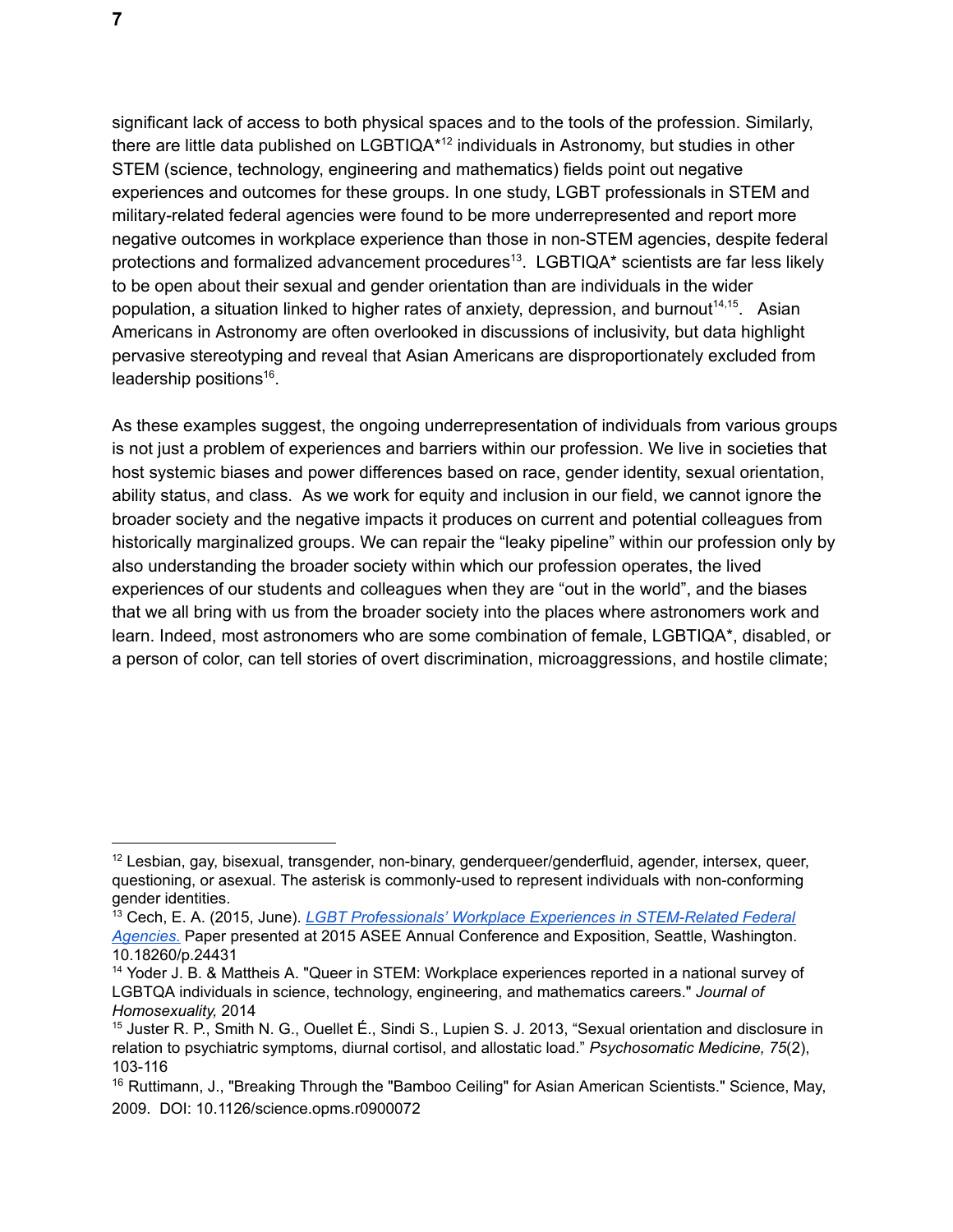the literature tells that same story<sup>17,18,19,20,21,22</sup>. The situation is clear: Astronomy must *become more inclusive.*

Creating a more inclusive field is not just the right thing to do: The current lack of diversity and inclusivity within Astronomy harms our profession. Research shows that diversity leads to greater innovation, more creative thinking, and higher quality science<sup>23,24,25,26,27</sup>. The breadth of knowledge and experience brought by people of color, women, LGBTIQA\* people, people with disabilities, other traditionally marginalized individuals -- and most particularly, anyone who shares more than one of these identities -- is necessary to achieve our full potential for discovery and exploration, and to recruit and retain the many creative minds we need to solve fundamental questions about the Universe. Making Astronomy more inclusive and thus diverse is also necessary for maintaining the appreciation of our field by the increasingly diverse public who fund our exploration.

## **Our vision: Astronomy can and must become inclusive.**

We believe that people of all races, genders, sexual orientations, and physical abilities are capable of doing excellent science and shaping the future of our discipline. We know that identity is intersectional, and we see connections among barriers facing communities of color, women, people with disabilities, and LGBTIQA\* people in science. We believe in equal

<sup>17</sup> Cech, E. A. & Waidzunas, T. J. (2011). *Navigating the heteronormativity of engineering: the experiences of lesbian, gay, and bisexual students.* Engineering Studies, 3(1), 1-24

<sup>&</sup>lt;sup>18</sup> Rankin, S. R., Reason, R. D. (2005). Differing perceptions: How students of color and white students perceive campus climate for underrepresented groups. *Journal of College Student Development, 46*(1), 43-61

<sup>19</sup> Patridge, E.V., Barthelemy, R. S., Rankin, S. R. (2014). Factors impacting the academic climate for LGBQ STEM faculty. *Journal of Women and Minorities in Science and Engineering 20*(1), 75-98 <sup>20</sup> Morris, L .K., Daniel, L. G, (2008). Perceptions of a chilly climate: Differences in traditional and non-traditional majors for women. *Research in Higher Education, 49*(3), 256-273

<sup>21</sup> Hedrick, B., Dizen, M., Collins, K., Evans, J., Grayson, T. (2010). Perceptions of college students with and without disabilities and effects of STEM and non-STEM enrollment on student engagement and institutional involvement. *Journal of Postsecondary Education and Disability, 23*(2), 129-136.  $22$  Johnson, D. R. (2012). Campus racial climate perceptions and overall sense of belonging among

racially diverse women in STEM majors. *Journal of College Student Development, 53*(2), 336-346. <sup>23</sup> Antonio, A. L., Chang, M. J., Hakuta, K., Kenny, D. A., Levin, S., Milem, J. F. (2004). Effects of racial diversity on complex thinking in college students. Psychological Science, 15(8), 507-510

 $24$  Sommers, S. R. (2007). Race and the decision making of juries. Legal and Criminal Psychology, 12, 171-187

<sup>&</sup>lt;sup>25</sup> Phillips, K. W., Apfelbaum, E. P. (2012), Delusions of Homogeneity? Reinterpreting the Effects of Group Diversity, in Margaret A. Neale, Elizabeth A. Mannix (ed.) *Looking Back, Moving Forward: A Review of Group and Team-Based Research (Research on Managing Groups and Teams, Volume 15)* Emerald Group Publishing Limited, pp.185 - 207

<sup>&</sup>lt;sup>26</sup> Loyd, D. L., Wang, C., Phillips, K. W., & Lount, R. (2013). Social category diversity promotes pre-meeting elaboration: The role of relationship focus. *Organization Science, 24*, 757-772 <sup>27</sup> Freeman, R. B., Huang, W. (2014). Strength in Diversity. *Nature, 513*, 305.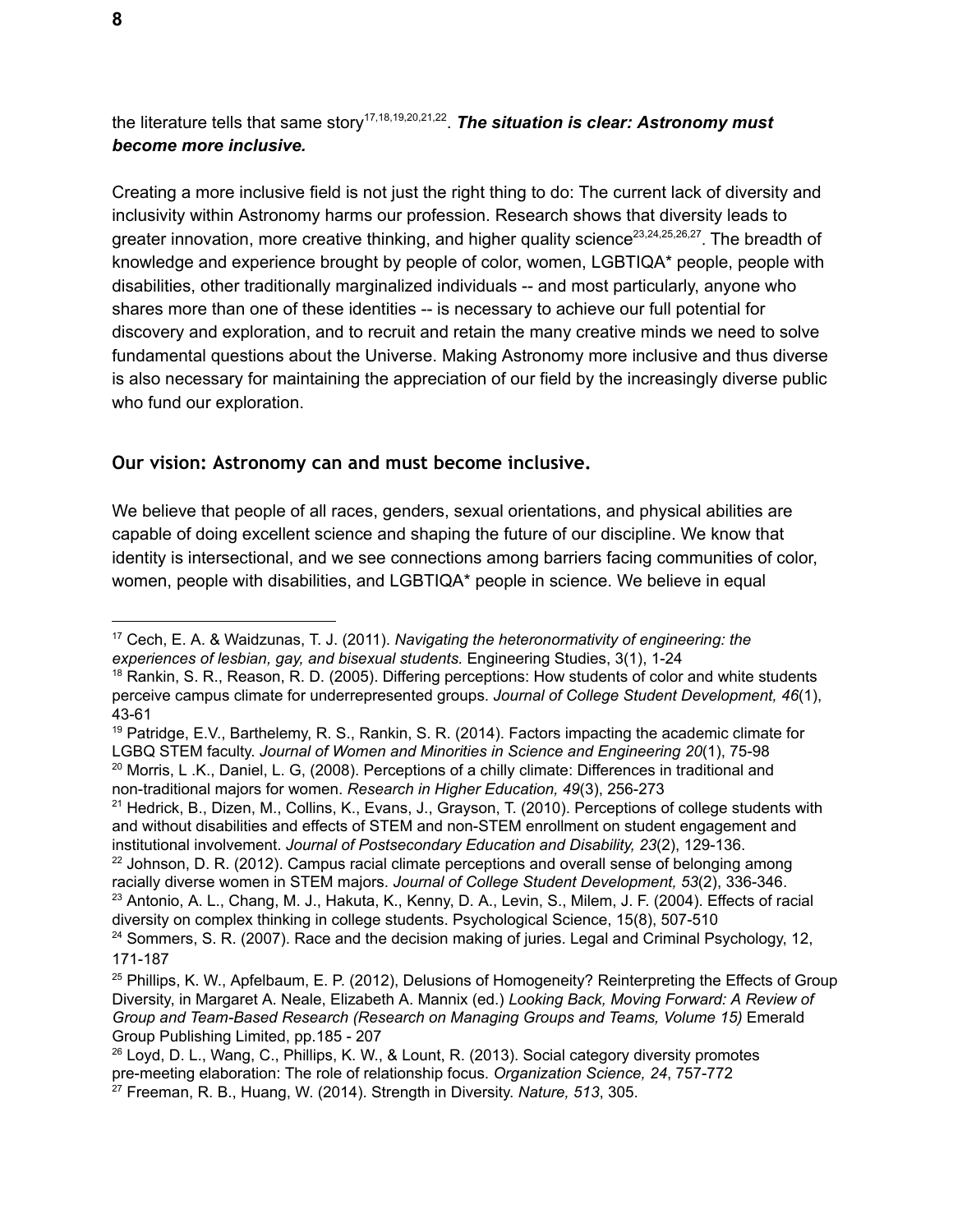opportunity. We share a vision of a more inclusive, more productive profession. We know that true inclusion and diversity require hard work from individual astronomers, organizations, and our profession as a whole to re-examine our professional culture, modify our existing practices, and remove barriers to inclusion. We assert that progress can and should be measured, and should be pursued with the same zeal as other strategic scientific goals. We have faith that we all - as colleagues and as a profession - can learn and improve.

## *We invite all to join in the hard work of creating an Inclusive Astronomy by endorsing this vision and by committing to implement the Nashville Recommendations for Inclusive Astronomy.*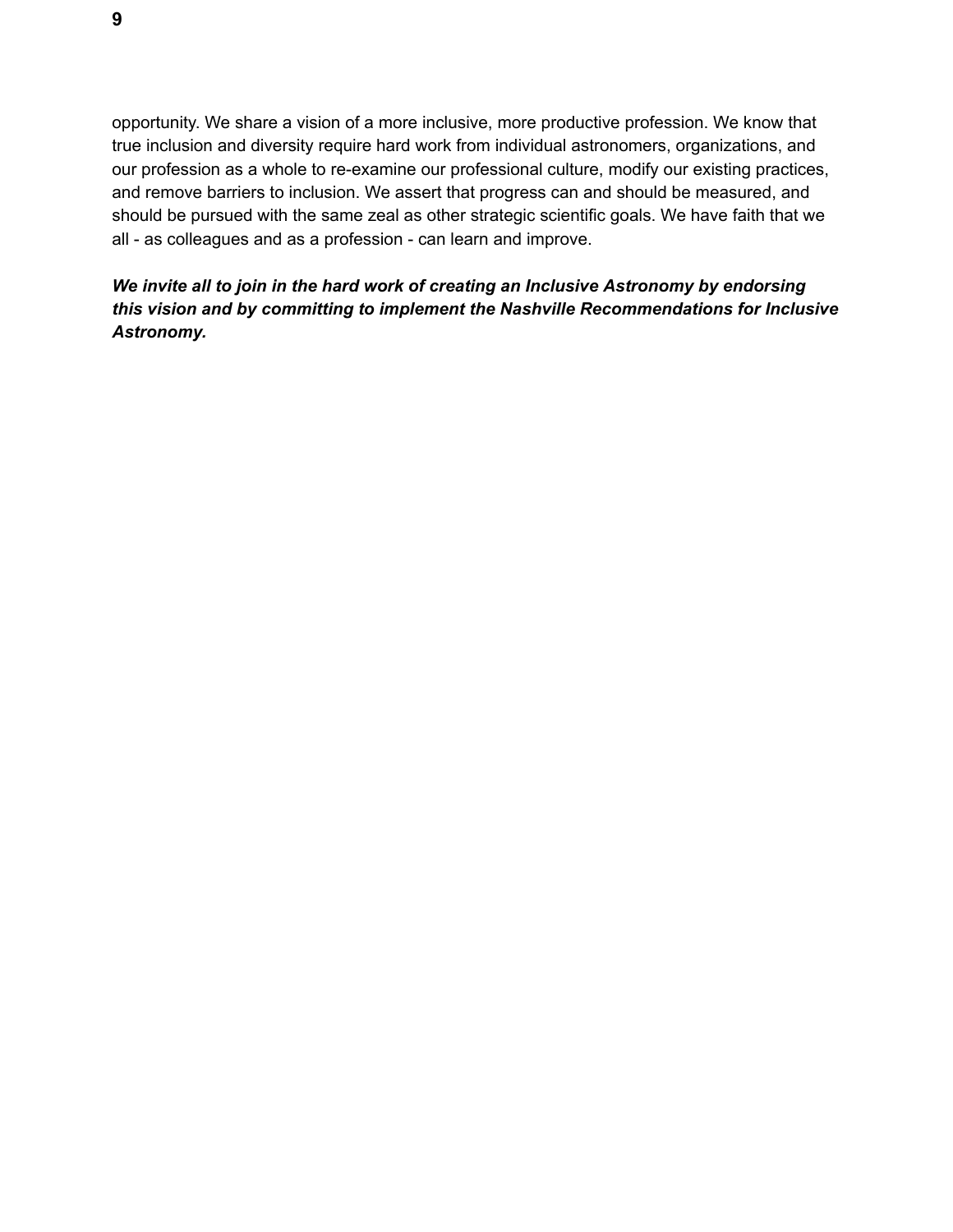## **A Pathway to Endorsement**

The Inclusive Astronomy recommendations represent a suite of principles, policies and actions that are meant to transform our community into one that is truly inclusive and diverse. Because these recommendations vary in scale, scope and target, *we recommend the following steps* be taken toward community and institutional endorsement and implementation of those specific recommendations deemed most appropriate by a given institution or entity:

- 1. AAS endorses the Inclusive Astronomy vision statement, and encourages the astronomical community to review the full set of Nashville Recommendations and to create implementation plans as appropriate at relevant institutional levels.
- 2. AAS provides an online framework to host the recommendations, findings, institutional commitments, and accomplishment of those commitments, to be managed jointly by members of the Committee on the Status of Women in Astronomy (CSWA), Committee on the Status of Minorities in Astronomy (CSMA), Committee on Sexual-orientation and Gender Minorities in Astronomy (SGMA), and the Working Group on Accessibility and Disability (WGAD).
- 3. Following the AAS creation of online platform above, individual institutions and organizations use the online platform to publicly endorse the Inclusive Astronomy vision statement and to commit to specific short-term, medium-term, and long-term recommendations most relevant to each organization or institution.
- 4. Institutions commit to regularly report back to the community, including actions taken, status of plans, and pathways for successful implementation. These updates should be shared via the AAS online framework (see #2 above).
- 5. AAS and its Committees (CSWA, CSMA, SGMA and WGAD) establish a site visit program for participating institutions to voluntarily and confidentially assess implementation of inclusivity plans and identify areas where further work is needed.
- 6. AAS supports sessions at its annual meetings to further develop recommendations and assessments, and to share experiences of implementation.
- 7. National Research Council (NRC) inclusively empanels diverse individuals -- including individuals with appropriate expertise in diversity and inclusions issues -- for the 2020 Decadal Survey. The community develops recommendations (i.e., not merely findings as in previous decadal surveys) for inclusion in the 2020 Decadal Survey that address needed policies, funding, and ways to increase diversity at leadership levels, that can be acted upon by policy makers and funding agencies.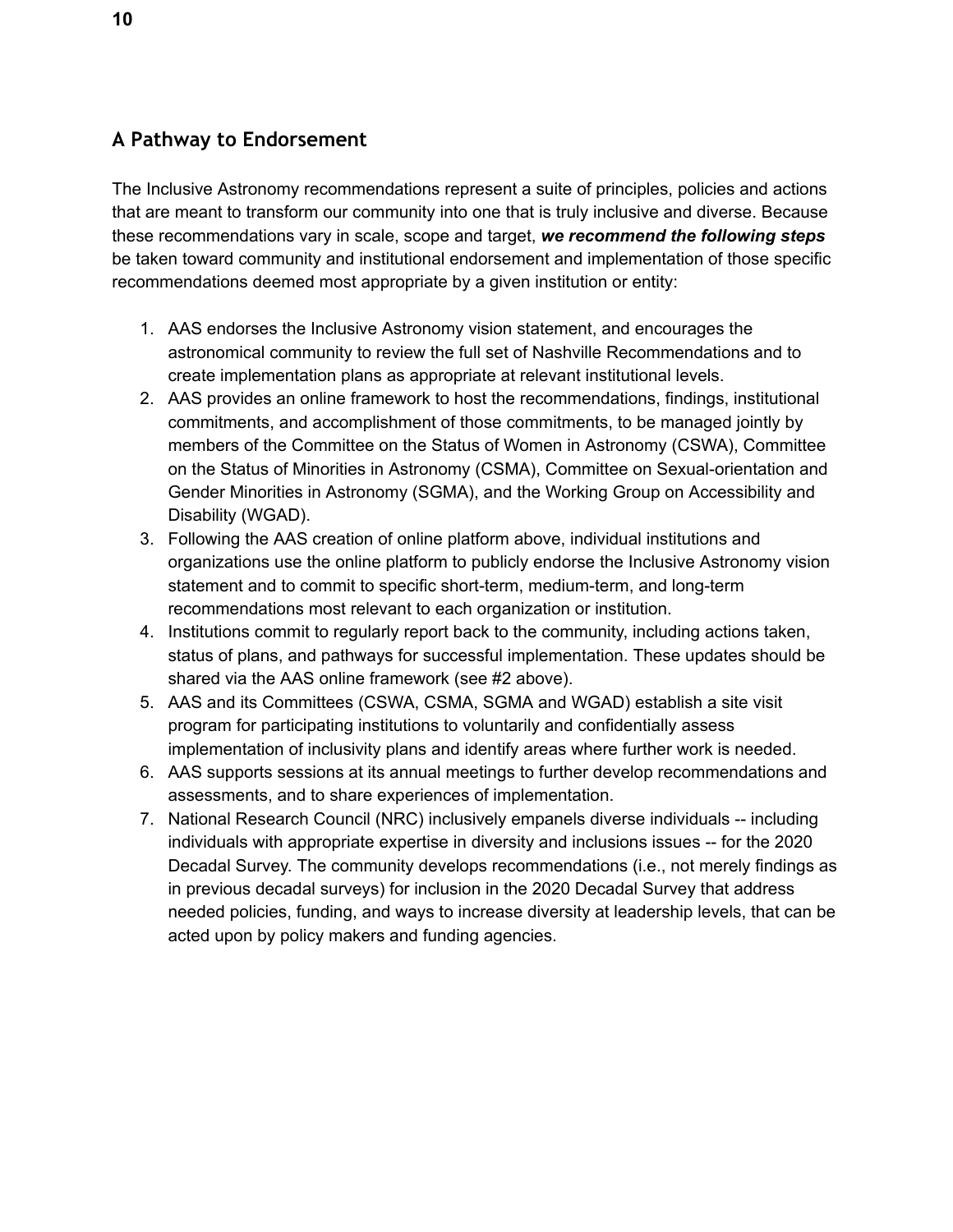## **Recommendations Summary Tables**

<span id="page-10-0"></span>**Removing Barriers to Access: Recommendations Summary Table** 

<span id="page-10-1"></span>**Context:** We must enable people to enter the field so that we can then support, mentor and promote them within the inclusive environments that we create, and into the leadership and power structures of the field. Our ultimate goal is a fully inclusive field. This is necessary but not sufficient: removing the barriers to access will not by itself create an inclusive environment; we also need to change the culture of our field and make sure that people with marginalized identities are included in our field's leadership. The following table summarizes the [full](#page-18-0) [recommendations.](#page-18-0)

#### **Core Goals:**

- **1. Make graduate admissions fair.**
- **2. Eliminate barriers in pre-/early-college access to astronomy.**
- **3. Eliminate practices in hiring and promotion that are discriminatory.**
- **4. Ensure that astronomical institutions, facilities, and data are accessible to all.**

| Short term goals/actions                                                                                                                                                                                                                                                                                                                                                                                                                                                                 | <b>Target stakeholders</b> |
|------------------------------------------------------------------------------------------------------------------------------------------------------------------------------------------------------------------------------------------------------------------------------------------------------------------------------------------------------------------------------------------------------------------------------------------------------------------------------------------|----------------------------|
| Develop and deploy best-practice, research-based tools for evaluating<br>graduate school applications holistically and equitably: Eliminate the<br>General and/or Physics Graduate Record Exams (GRE) for graduate school<br>admission (see the <b>AAS</b> statement of endorsement), and integrate holistic<br>measures of scientific talent into graduate admissions procedures (see,<br>e.g., the <b>Fisk-Vanderbilt Bridge Program toolkit</b> for sample protocols and<br>rubrics). | Universities               |
| Make graduate school applications affordable: Reduce or eliminate<br>graduate school application fees.                                                                                                                                                                                                                                                                                                                                                                                   | Universities               |
| Develop, publicize, and follow clear criteria for hiring and evaluations.<br>De-emphasize student teaching evaluations as they have been shown to<br>be systematically biased. Make hires in broad areas of research topics.<br>Develop a common application service for job applications to reduce<br>workload on applicants.                                                                                                                                                           | Universities               |
| Recognize disability issues at the same level as minority & gender issues.<br>AAS and other professional organizations should create a committee or<br>working group to advise on the status of astronomers with disabilities,                                                                                                                                                                                                                                                           | Professional associations  |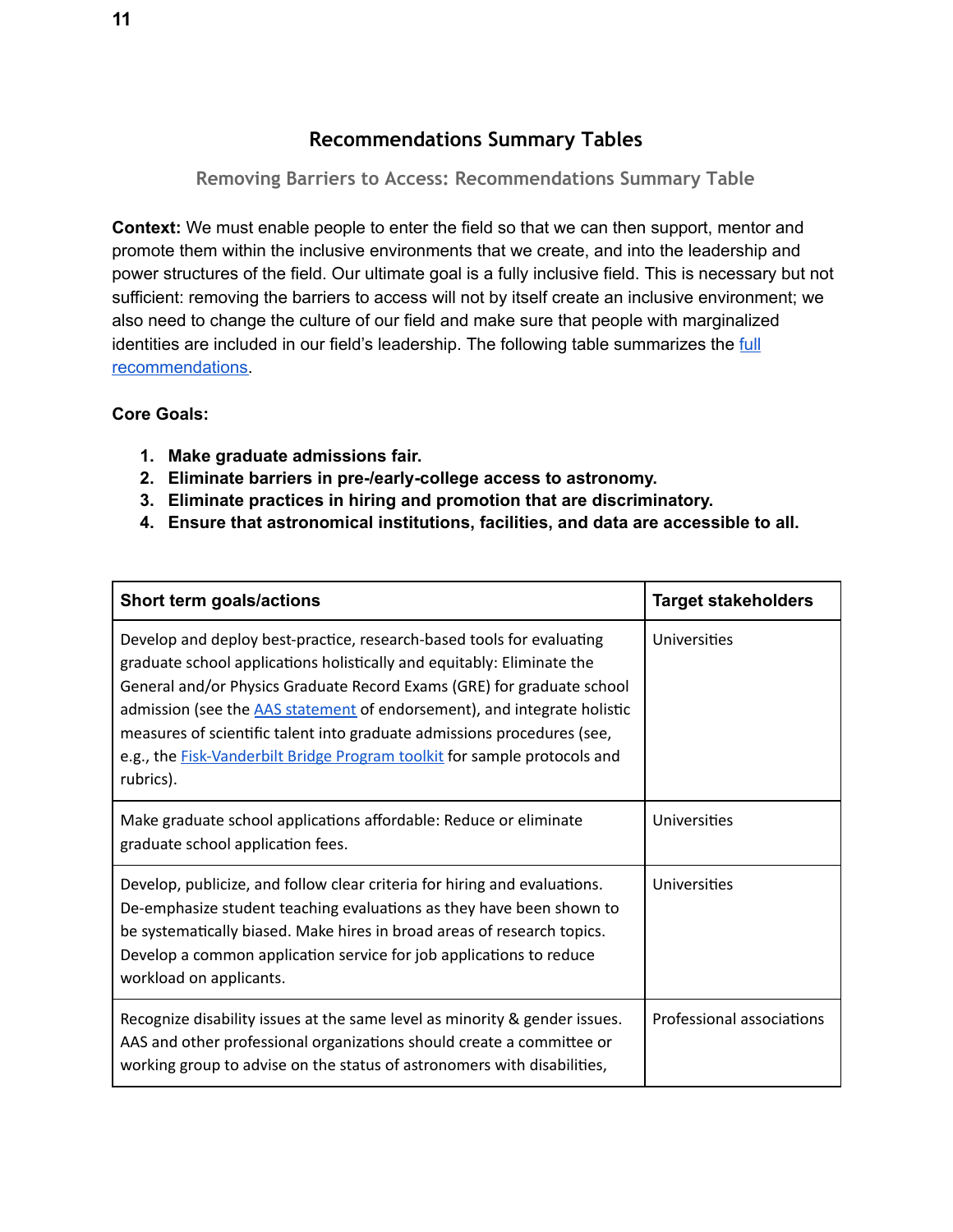| with disabled students and astronomers in leadership positions on these<br>committees.                                          |                                                                |
|---------------------------------------------------------------------------------------------------------------------------------|----------------------------------------------------------------|
| <b>Medium term goals/actions</b>                                                                                                | <b>Target stakeholders</b>                                     |
| Implement and support bridge programs and other collaborations in<br>partnership with minority serving institutions.            | Universities, funding<br>agencies                              |
| Develop and provide astronomical information using multiple modes of<br>access, with each mode being as accessible as possible. | Publishers, universities,<br>departments, individuals          |
| Make astronomical data, software, and publications open access.                                                                 | Publishers, observatories,<br>funding agencies,<br>individuals |
| Long term goals/actions                                                                                                         | <b>Target stakeholders</b>                                     |
| Research and develop methods and assistive technology to make<br>astronomy accessible to disabled students and astronomers.     | Funding agencies,<br>universities                              |
| Ensure that all facilities are 100% wheelchair accessible.                                                                      | All institutions,<br>government                                |
| Allow undocumented students access to undergraduate and graduate<br>programs, and provide financial aid for these students.     | Universities                                                   |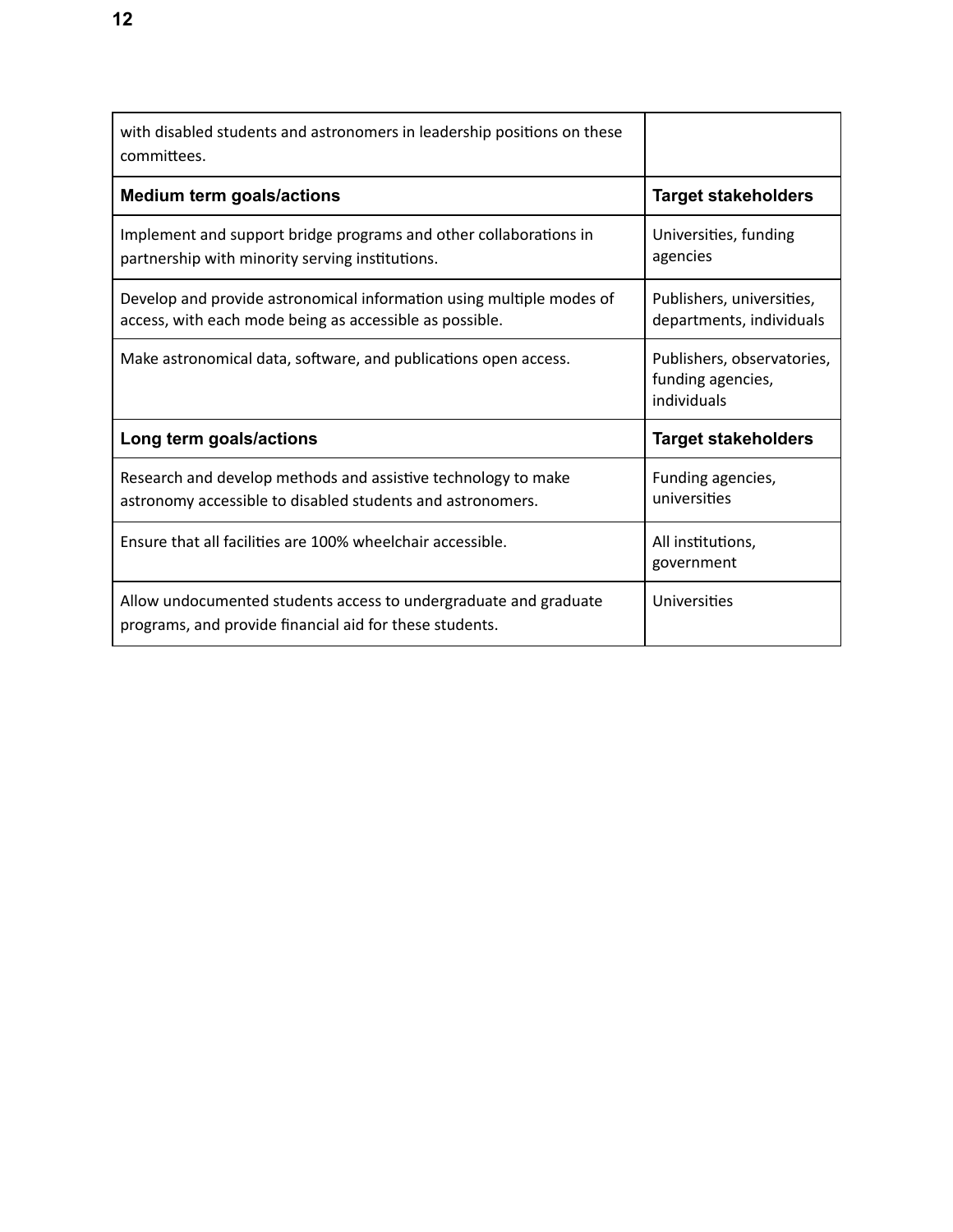**Creating Inclusive Environments: Recommendations Summary Table** 

<span id="page-12-0"></span>**Context:** It is essential that the places we work and interact are spaces that are inclusive of a broad range of ideas, identities and abilities. This includes the social ecosystem - eliminating discrimination and harassment and assuring inclusivity and healthy work-life balance - and the physical ecosystem - making sure all facilities are accessible to all people. An inclusive environment includes a framework for support, through mentoring, networking and education.

#### **Core Recommendations:**

- **1. End harassment in and around astronomical workplaces.**
- **2. Ensure access to quality, affordable health care.**
- **3. Facilitate work-life balance, family friendly policies, and a welcoming environment.**
- **4. Establish robust data collection and reporting to assess and monitor progress, and ensure that those procedures are inclusive.**
- **5. Provide effective mentoring and networking opportunities.**
- **6. Adopt teaching practices that support marginalized students.**

Because of the large number of specific, granular recommendations received in this area, the table below does not represent a prioritized or comprehensive summary of the recommendations but rather a representative preview of the full recommendations presented later in this report.

| <b>Examples: Short term goals/actions</b>                                                                                                                                  | <b>Target stakeholders</b>                                                 |
|----------------------------------------------------------------------------------------------------------------------------------------------------------------------------|----------------------------------------------------------------------------|
| Adopt and publicize clear anti-harassment policies and procedures,<br>including highly transparent reporting avenues.                                                      | Universities;<br>Departments, leadership,<br>professional<br>organizations |
| Facilitate name and gender changes on organizational records and<br>establish a "preferred name" policy.                                                                   | Universities,<br>departments, leadership                                   |
| Schedule conferences, seminars, and meetings at family-friendly times<br>and be flexible when scheduling events.                                                           | Departments, leadership                                                    |
| Establish a student-centered matrix of support and mentoring for<br>students and postdocs that does not rely solely on the advisor.                                        | Universities                                                               |
| Establish an inclusive teaching practice by recognizing students' needs and<br>resources (e.g., provide materials in multiple formats, accommodate<br>personal conflicts). | Universities,<br>departments, Instructors                                  |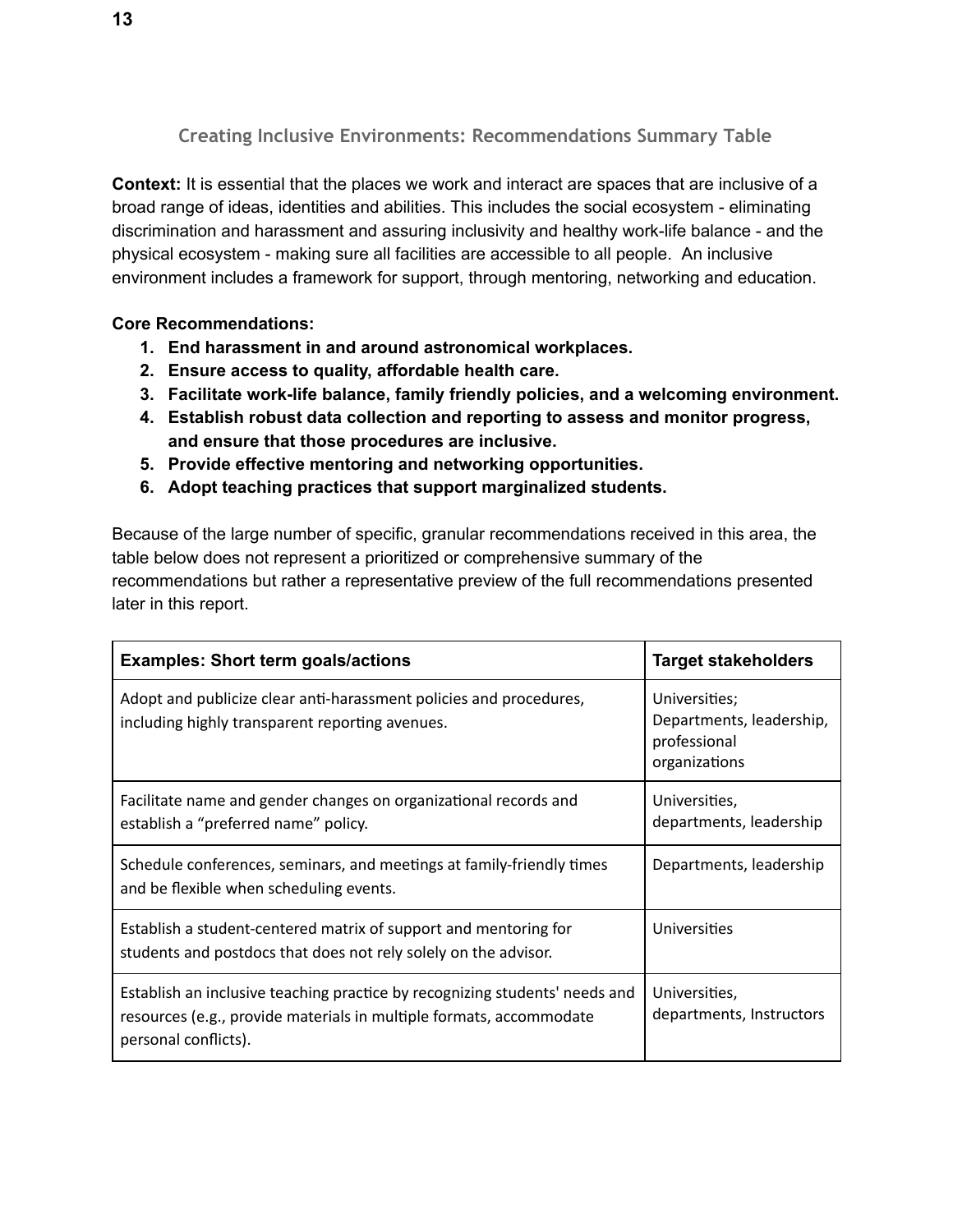| Encourage and provide opportunities for instructors, potential instructors,<br>and teaching assistants to learn new pedagogical and assessment<br>techniques (i.e. workshops, mentoring for teaching)                                                                                                                                      | Departments,<br>professional societies,<br>funding agencies(?) |
|--------------------------------------------------------------------------------------------------------------------------------------------------------------------------------------------------------------------------------------------------------------------------------------------------------------------------------------------|----------------------------------------------------------------|
|                                                                                                                                                                                                                                                                                                                                            |                                                                |
| <b>Examples: Medium term goals/actions</b>                                                                                                                                                                                                                                                                                                 | <b>Target stakeholders</b>                                     |
| Increase networking opportunities for minorities, other marginalized<br>students, and early career professionals.                                                                                                                                                                                                                          | Professional societies                                         |
| Establish identity support networks within and across STEM departments<br>and connect to university-level resources.                                                                                                                                                                                                                       | Departments,<br>Universities                                   |
| Provide incentives and opportunities for instructors to adopt and develop<br>research-based inclusive learning practices.                                                                                                                                                                                                                  | Departments,<br>Universities, Professional<br>societies        |
| Assure that your classroom environment meets or exceeds ADA<br>compliance. Work with students and abilities office to obtain and<br>implement accommodations.                                                                                                                                                                              | Universities,<br>departments, instructors                      |
|                                                                                                                                                                                                                                                                                                                                            |                                                                |
| <b>Examples: Long term goals/actions</b>                                                                                                                                                                                                                                                                                                   | <b>Target stakeholders</b>                                     |
| Develop and support astronomy education research groups who<br>investigate teaching and learning in astronomy through the lens of<br>inclusivity and intersectionality.                                                                                                                                                                    | Universities,<br>departments, leadership                       |
| Provide three to six months of paid parental leave at all career stages.<br>Leave must include adoption and fostering, and must be available to<br>parents who did not give birth. Create avenue for supplemental insurance<br>fund to support family leave time for astronomers with insufficient<br>benefits in their home institutions. |                                                                |
| Support astronomers from small institutions or non-academic<br>organizations who may not have access to the same support network as<br>those at larger institutions.                                                                                                                                                                       |                                                                |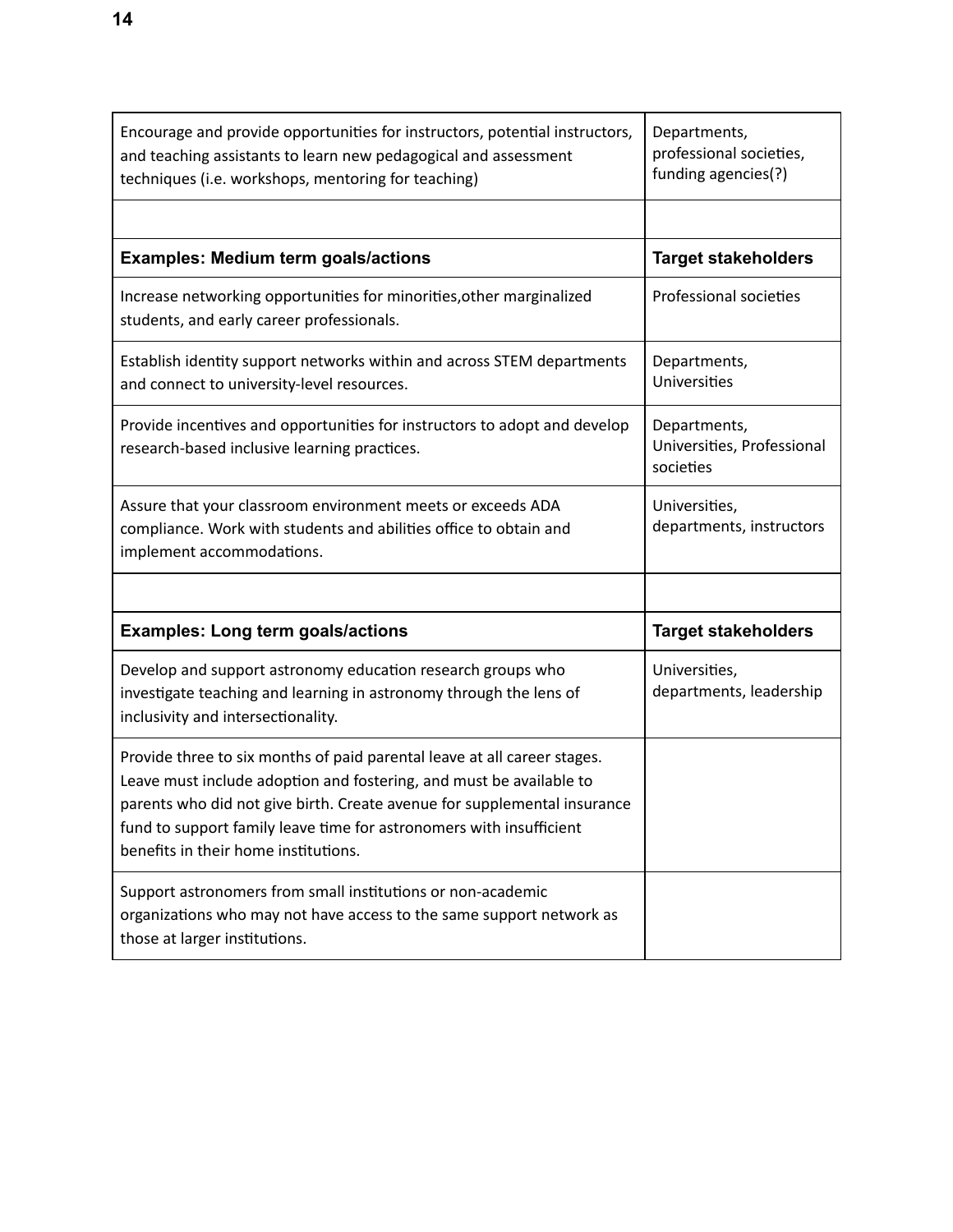<span id="page-14-0"></span>**Inclusion and Access to Power, Policy, and Leadership: Recommendations Summary Table** 

**Context:** An inclusive community requires inclusive leadership, with decision-making roles open and available to anyone interested in pursuing them. Informing the community of leadership opportunities, responsibilities and expectations, in addition to making leadership roles accessible, makes for both an inclusive culture and more effective leadership structures.

- **1. Inclusive Diversity (gender, ethnic, racial, geographical, institutional, etc.) should be made a priority (not just a goal) in all areas of policy making and leadership roles throughout the astronomy community.**
- **2. Future decadal surveys should address concerns of diversity in participation, leadership and policy making as part of recommended actions.**
- **3. Funding (e.g., grants) should also be tied to metrics and progress on the inclusion of underrepresented, under-resourced and disenfranchised groups.**
- **4. Astronomical researchers should acknowledge the responsibility to be 'good citizens' in areas where research intersects concerns in the larger society.**

| Short term goals/actions                                                                                                                                                                                                                                                                    | <b>Target stakeholders</b>                                              |
|---------------------------------------------------------------------------------------------------------------------------------------------------------------------------------------------------------------------------------------------------------------------------------------------|-------------------------------------------------------------------------|
| Increase equitable access to policy making and leadership roles;<br>deliberately reach out to and involve individuals from across the<br>entire astronomical community, especially underrepresented and<br>under-resourced researchers and institutions, in policy and<br>leadership roles. | Agencies, Universities,<br>Individuals,<br>professional<br>associations |
| Astronomy communities should consider, develop, and test policies<br>in mentorship/apprenticeship, graduate admissions, and hires that<br>could have a positive effect on current diversity imbalances, and can<br>become models of action for the decadal survey.                          | Individuals,<br>Universities.                                           |
| Funded policies that expand diversity in the field should be put in<br>place and supported in the community.                                                                                                                                                                                | Agencies, Universities,<br>professional<br>associations                 |
|                                                                                                                                                                                                                                                                                             |                                                                         |
| <b>Medium term goals/actions</b>                                                                                                                                                                                                                                                            | <b>Target stakeholders</b>                                              |
| Diversity (gender, ethnic, racial, geographical, institutional, etc.) is<br>made a priority (not just a goal) on (e.g., review, policy, hiring, etc.)<br>panels and committees.                                                                                                             | Agencies, Universities,<br>Individuals,<br>professional<br>associations |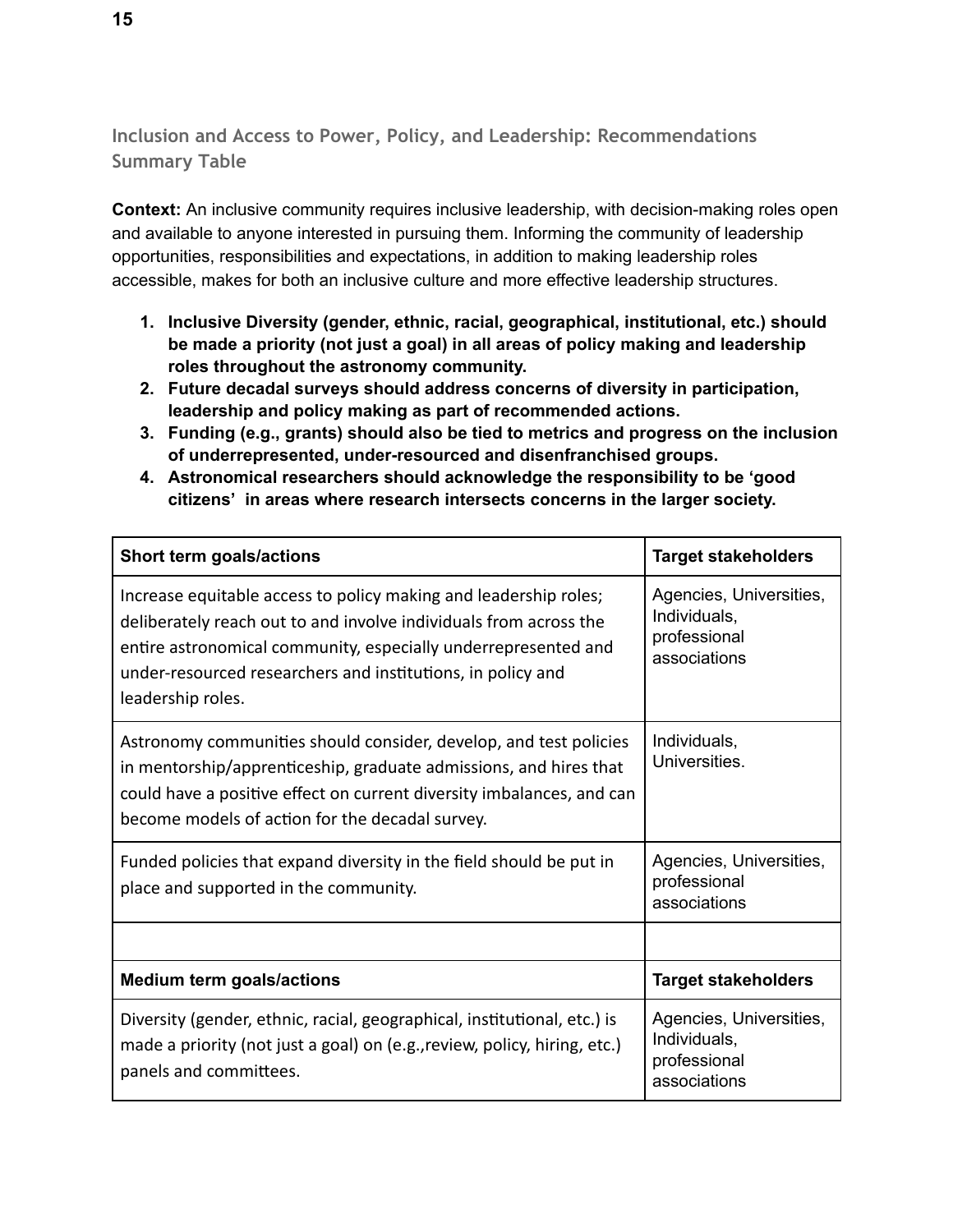| Diversity and intersectional (i.e., gender + institutional, etc.)<br>demographic data of committee and panel makeup, as well as for<br>the larger community, are collected and reviewed for problems and<br>progress. | Agencies, Universities,<br>professional<br>associations                 |
|-----------------------------------------------------------------------------------------------------------------------------------------------------------------------------------------------------------------------|-------------------------------------------------------------------------|
| The decadal survey should address issues of policy making and<br>leadership diversity imbalances as recommendations that can be<br>acted upon by policy makers.                                                       | Universities, Individuals                                               |
| Breaches of ethics, be they conflict of interest, citations, data usage,<br>bullying or harassment, are taken seriously and addressed within<br>the astronomy community.                                              | Agencies, Universities,<br>Individuals,<br>professional<br>associations |
|                                                                                                                                                                                                                       |                                                                         |
|                                                                                                                                                                                                                       |                                                                         |
| Long term goals/actions                                                                                                                                                                                               | <b>Target stakeholders</b>                                              |
| Departments, committees and science & policy panels that are<br>representative of the astronomical community that they represent.                                                                                     | Agencies, Universities,<br>Individuals,<br>professional<br>associations |
| Astronomical researchers recognize and acknowledge responsibility<br>to be 'good citizens' in areas where their research interacts with<br>concerns in the the larger society.                                        | Individuals, agencies,<br>Universities,<br>professional<br>associations |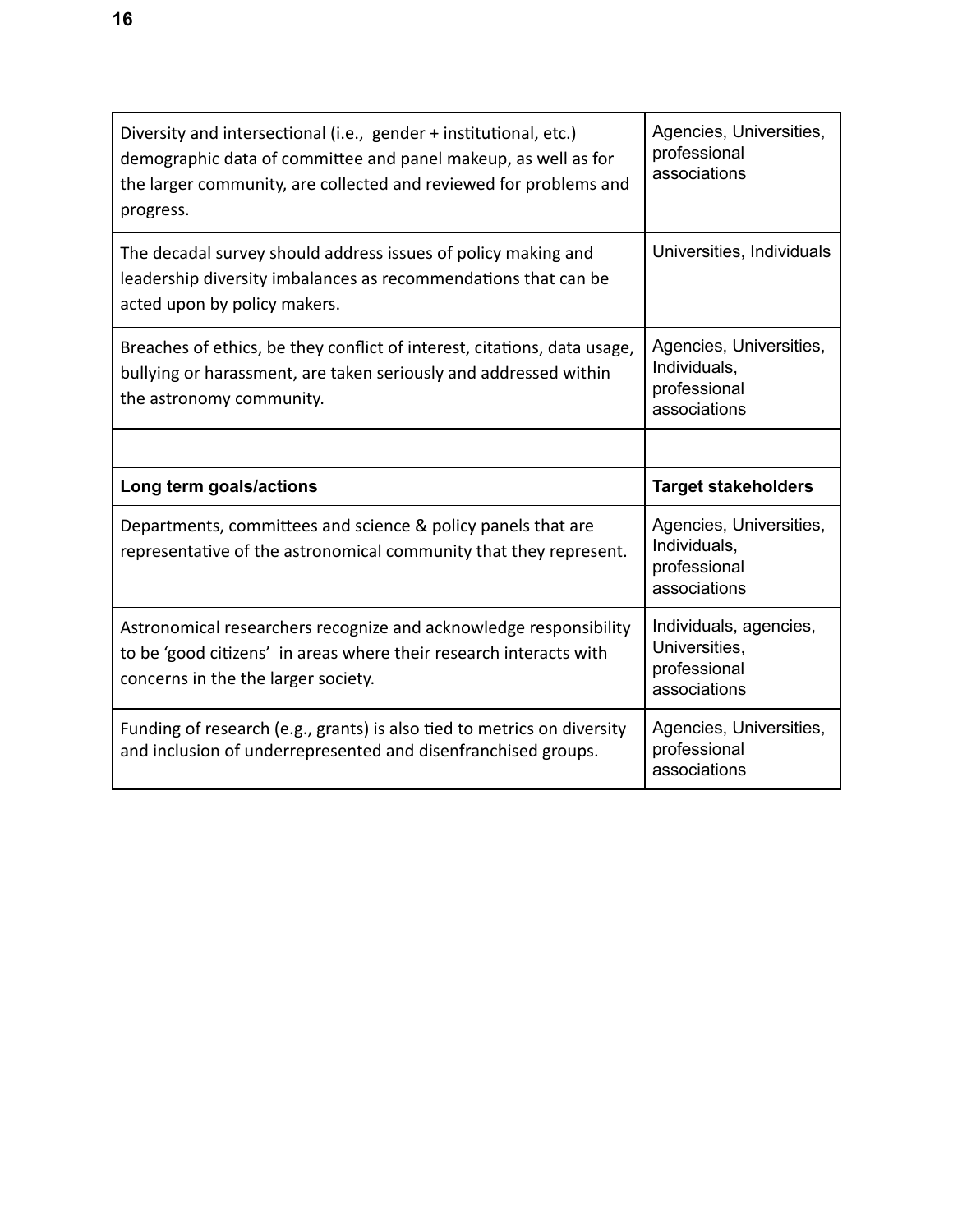<span id="page-16-0"></span>**Establishing a Community of Inclusive Practice: Recommendations Summary Table** 

**Context:** Developing and maintaining an inclusive community of astronomy requires a sustained practice of education, engagement and action, and hence establishing a community of inclusive practice. This includes understanding the history of oppression against marginalized groups in your culture, learning about best practices to discuss and confront discriminatory behavior, practicing active allyship, and establishing mechanisms of accountability. Establishing inclusivity plans for your organization is an example of inclusivity practice.

- **1. Learn about the history of oppression against marginalized groups in your own culture and the culture you are in (they may not be the same).**
- **2. Practice active allyship.**
- **3. Learn and use best practices for discussing racism and its intersections.**
- **4. Understand and reduce the negative impact of power imbalances.**
- **5. Implement accountability practices, and respond promptly when astronomers engage in racism, sexism, heterosexism, cissexism, and ableism.**
- **6. Perform self-audits on equity, inclusion, and accessibility and develop short-term and long-term institutional plans.**

| Short term goals/actions:                                                                                                                                                                 | <b>Target stakeholders</b>                                                                                                            |
|-------------------------------------------------------------------------------------------------------------------------------------------------------------------------------------------|---------------------------------------------------------------------------------------------------------------------------------------|
| Practice active allyship: Do not assume because you "want to" be an ally<br>that you are. "Ally" is not a permanent designation.                                                          | Individual astronomers,<br>leadership                                                                                                 |
| Recognize there are multiple axes of identity. Different marginalized<br>groups may need different forms of active allyship at different times.                                           | Individual astronomers,<br>leadership                                                                                                 |
| Do your homework. Educate yourself on the extensive history of<br>oppression against marginalized groups in your own culture and the<br>culture you find yourself in.                     | Individual astronomers                                                                                                                |
| Challenge harmful behaviors like harassment and microaggressions.                                                                                                                         | Individual astronomers,<br>leadership                                                                                                 |
| Act proactively as well as reactively. Do not wait for a problem to arise to<br>attempt to fix it.                                                                                        | Individual astronomers,<br>leadership, departments,<br>universities, professional<br>associations, policy<br>makers, funding agencies |
| Engage movements of like-minded individuals at your institution, in your<br>community and online. Research thoroughly before creating new groups<br>to avoid erasure of previous efforts. | Individual astronomers                                                                                                                |
|                                                                                                                                                                                           |                                                                                                                                       |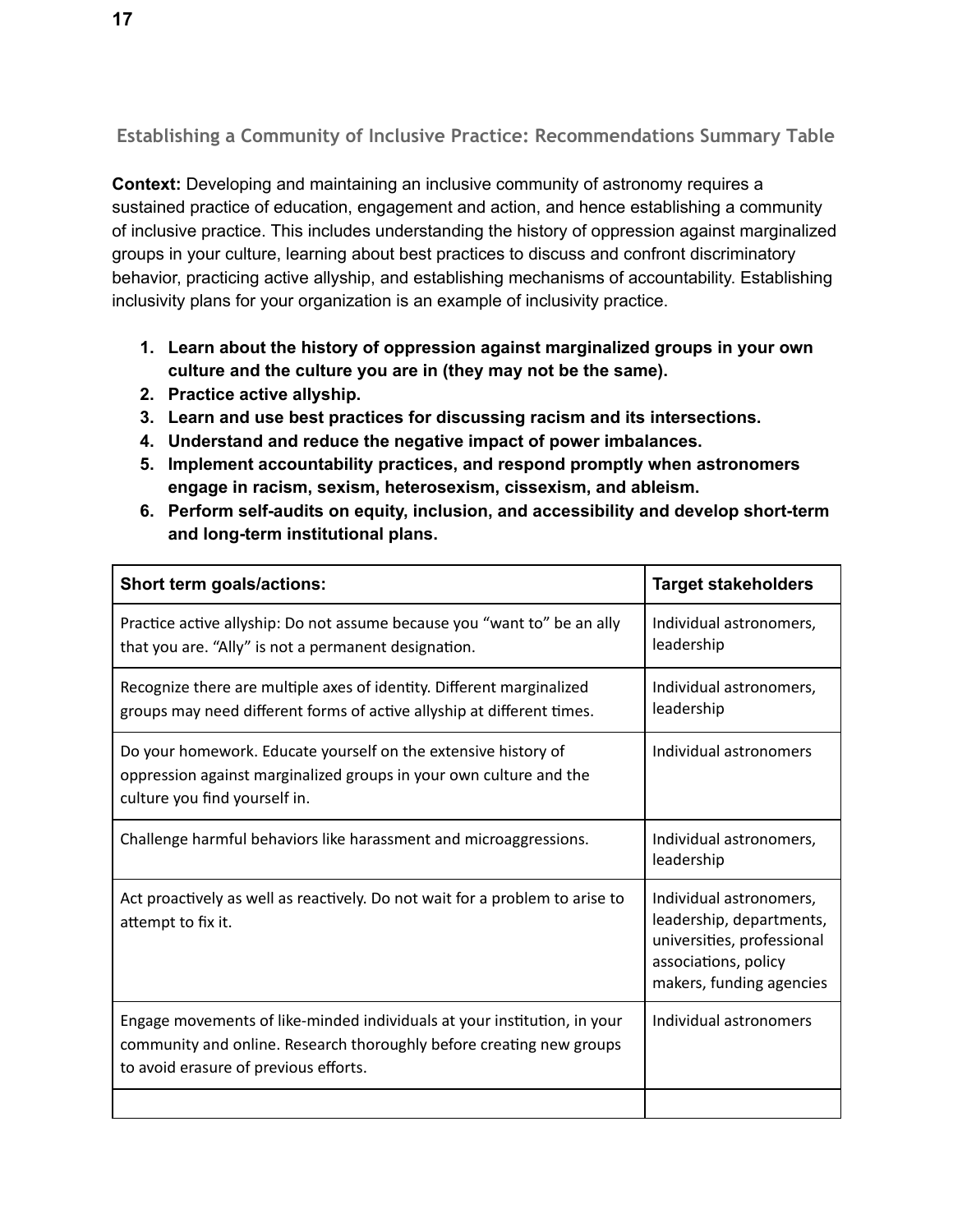| <b>Medium term goals:</b>                                                                                                                                         | <b>Target stakeholders</b>                                                                         |
|-------------------------------------------------------------------------------------------------------------------------------------------------------------------|----------------------------------------------------------------------------------------------------|
| Learn and use best practices for discussing racism and its intersections.                                                                                         |                                                                                                    |
| Reduce the negative impact of power imbalances in a given situation.                                                                                              | Individual astronomers,<br>leadership                                                              |
| Speak to your own experience.                                                                                                                                     | Individual astronomers                                                                             |
| Use "both/and" rather than "either/or" thinking to allow space for the<br>development of more options.                                                            | Individual astronomers,<br>leadership                                                              |
| Use inclusive language.                                                                                                                                           | Individual astronomers                                                                             |
| Recognize that intent does not equal impact.                                                                                                                      | Individual astronomers,<br>leadership                                                              |
| Allow space for unexpected responses.                                                                                                                             | Individual astronomers                                                                             |
| Lean into discomfort.                                                                                                                                             | Individual astronomers                                                                             |
| Respond constructively when someone tells you that your words and<br>actions are harmful to others.                                                               | Individual astronomers,<br>leadership                                                              |
|                                                                                                                                                                   |                                                                                                    |
| Long-term goals                                                                                                                                                   | <b>Target stakeholders</b>                                                                         |
| Implement accountability procedures.                                                                                                                              |                                                                                                    |
| Develop long-term institutional plans for equity and inclusion, which<br>should be public and include annual progress reports on organizational<br>accessibility. | Universities,<br>departments, public and<br>private research<br>organizations, funding<br>agencies |
| Respond promptly when astronomers publicly engage in racism, sexism,<br>heterosexism, cissexism, and/or ableism.                                                  | Professional<br>organizations, leadership,<br>individuals                                          |
| Host departmental site visits that gauge the climate for people with one<br>or more marginalized identities.                                                      | Departments, public and<br>private research<br>organizations                                       |
| Perform accessibility self-audits. Develop short-term and long-term plans<br>to make institutions accessible.                                                     | Universities, departments                                                                          |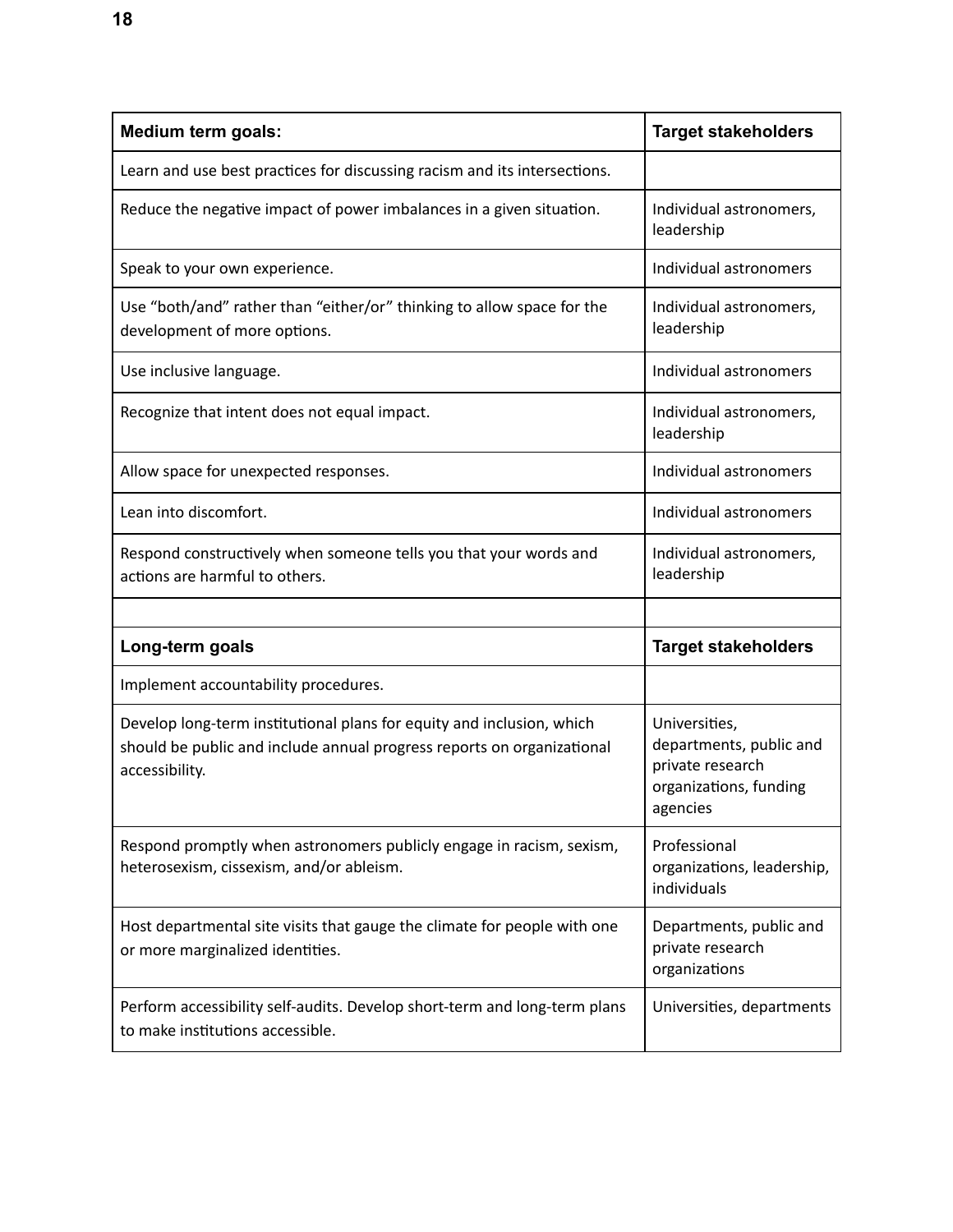## **1. Removing Barriers to Access**

## <span id="page-18-1"></span><span id="page-18-0"></span>*Eliminate practices in college and graduate school recruitment, admissions, examinations and advising that are unfairly discriminatory.*

Several aspects of admissions are known to differentially select groups based on criteria other than scholastic/research ability. Implicit biases linked to standardized testing, letter writing/reading, admissions committee composition, and the costs of graduate applications are known to play a role in excluding qualified students from graduate programs. Admissions policies and practices that address and remove barriers are essential for training a diverse workforce.

- Develop and deploy tools for best practices for reviewing applications holistically and equitably.
	- Eliminate or make optional the General and/or Physics Graduate Record Exams (GRE) as a requirement for graduate school admission. Never require minimum GRE scores for admission to a program. See the AAS [statement](https://aas.org/posts/news/2015/12/presidents-column-rethinking-role-gre) of endorsement, which includes a complete description of the scholarly background for this recommendation and concrete examples of alternative metrics (see also below). [LEAD] [DEP] [UNI] [PRO] <short>
	- Integrate evaluation of grit and persistence through interview as part of graduate admissions procedure (example evaluations from Fisk-Vanderbilt toolkit: [http://fisk-vanderbilt-bridge.org/tool-kit/\)](http://fisk-vanderbilt-bridge.org/tool-kit/) [LEAD] [DEP] [UNI] <short>
	- Remove or reduce financial barriers to graduate school application by eliminating or refunding application fees and allowing the reporting of unofficial transcripts and exam scores. [LEAD] [DEP] [UNI] <short>
	- Quantitatively evaluate selection processes for inherent demographic biases and identify and make use of best practices to address them. [LEAD] [DEP] [UNI] [PRO] <medium>
	- Train faculty in appropriate interviewing strategies, possibly partnering with campus resources (e.g., alumnae/i, admissions office, etc.). This might include development of a presentation on current research on admissions discrimination, sharing of best practices, research-based rubrics, etc. [DEP] [UNI] [PRO] <short>
	- Establish clear rubrics for admissions evaluations before applications are received, and adhere to these rubrics through the admissions process (see the [Fisk-Vanderbilt](http://fisk-vanderbilt-bridge.org/tool-kit) Bridge Program toolkit for example protocols and rubrics). [DEP] [UNI] <short>
- Work with and implement bridge programs (e.g., Fisk-Vanderbilt [Master's-to-PhD](http://fisk-vanderbilt-bridge.org/) Bridge [Program](http://fisk-vanderbilt-bridge.org/), [Columbia](http://facultydiversity.columbia.edu/bridge-phd-program-natural-sciences) Bridge to the PhD Program), particularly in partnership with minority serving institutions, to facilitate student application and transition to graduate programs, and make sure these programs have sufficient resources to assure student success for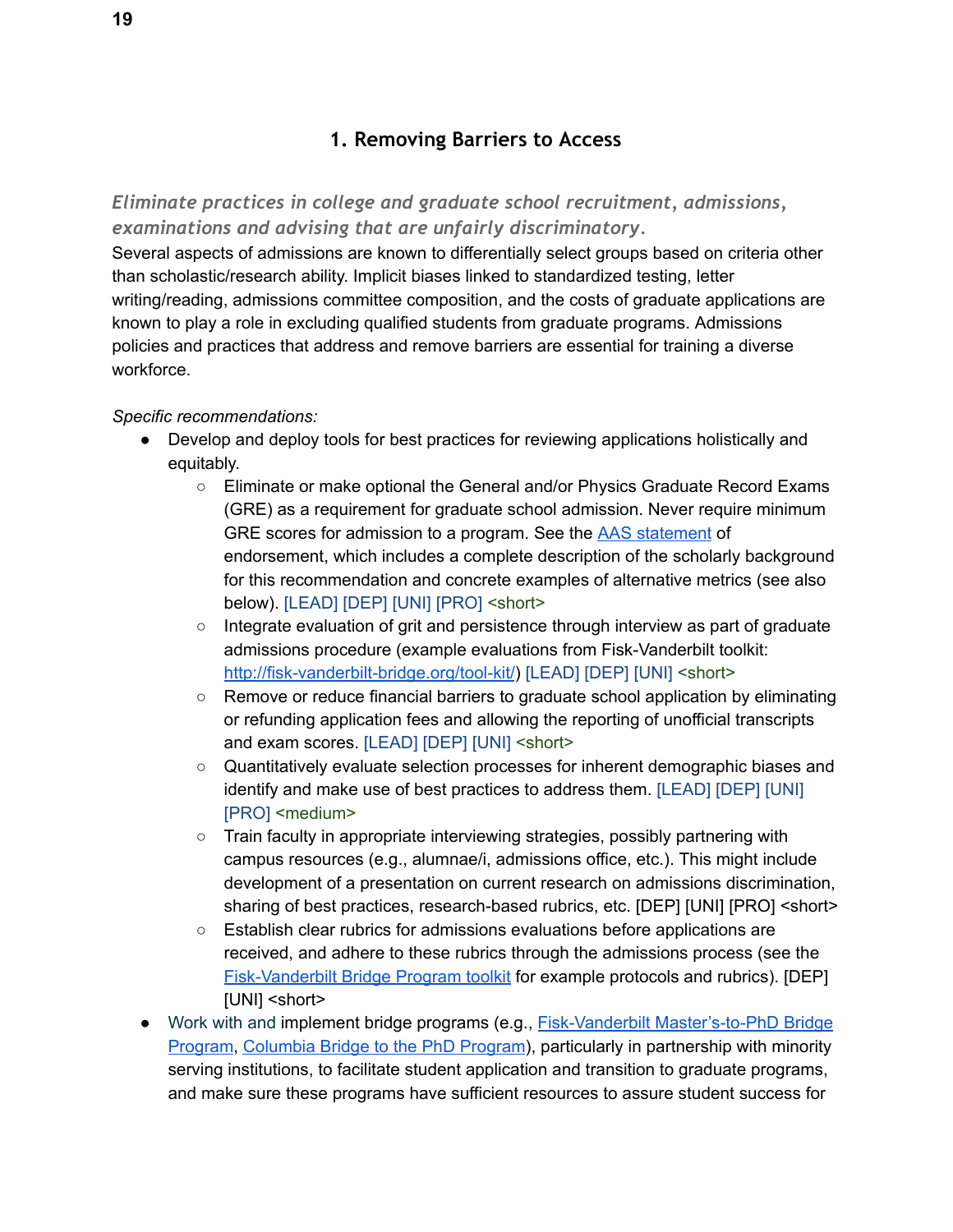a period longer than one summer. [IND] [LEAD] [DEP] [UNI] [MSI] [MAJ] [PRO] [FA] <short>

● Remove barriers that unfairly exclude undocumented students. Provide as much access as possible to undergraduate and graduate education, including financial aid, scholarships, in-state tuition, and research opportunities. [DEP] [UNI] <medium>

## <span id="page-19-0"></span>*Eliminate practices in hiring and promotion that are known to be unfairly discriminatory.*

Maintaining a pipeline for career progress for all astronomers necessitates identifying and eliminating discriminatory hiring and promotion practices. Examples include unconscious bias in letter writing and evaluation, monolithic hiring/promotion committees, favoring extroverted over introverted behaviors, and insular practices (e.g., only considering letters from known writers, or candidates from majority white institutions).

## *Specific recommendations:*

- Develop clear criteria for candidate evaluation before seeking applications, make these criteria known to applicants, and apply these criteria consistently for all applicants; this includes "minimum" requirements, such as minimum number of letters expected. [IND] [LEAD] [DEP] [GOVT] [COR] [POL] <short>
	- Make hires in broad areas of research topics
	- Develop a common application service for job applications to reduce workload on applicants (but make sure format is equitable and accessible)
- Eliminate discriminatory student, researcher and educator evaluation practices. [DEP] [UNI] [GOVT] [PRO] <medium>
	- De-emphasize traditional student-generated teaching evaluations as a primary criterion for performance evaluations, raises, promotion, and tenure, as these have been shown to be biased against women and people of color $^{28}$
	- De-emphasize use of individual publication metrics (e.g., h-index) for hiring and promotion, as they have been shown to be biased against women<sup>29</sup> and early-career minorities.<sup>30</sup> When evaluating personnel, take into account the significant extra work that people with one or more marginalized identities often put into mentoring, community organizing and community service, that is often above and beyond the work done by those from majority groups.

<http://digitalcommons.ilr.cornell.edu/workingpapers/145/>

<sup>&</sup>lt;sup>28</sup> Lillian MacNell, Adam Driscoll and Andrea N. Hunt. "What's in a Name: Exposing Gender Bias in Student Ratings of Teaching" Innovative Higher Education, 2014

 $29$  Clint D. Kelly and Michael Jennions "The h index and career assessment by numbers" Trends in Ecology and Evolution, 21, 4 (2006); Lisa Geraci, Steve Balsis, and Alexander J. Busch Busch "Gender and the h index in psychology" Scientometrics, 105, 2023 (2015)

<sup>&</sup>lt;sup>30</sup> Joseph Price and Joshua Price "Citizenship, gender, and racial differences in the publishing success of graduate student and young academics" [Electronic version]. Retrieved 18 December 2015, from Cornell University, School of Industrial and Labor Relations site: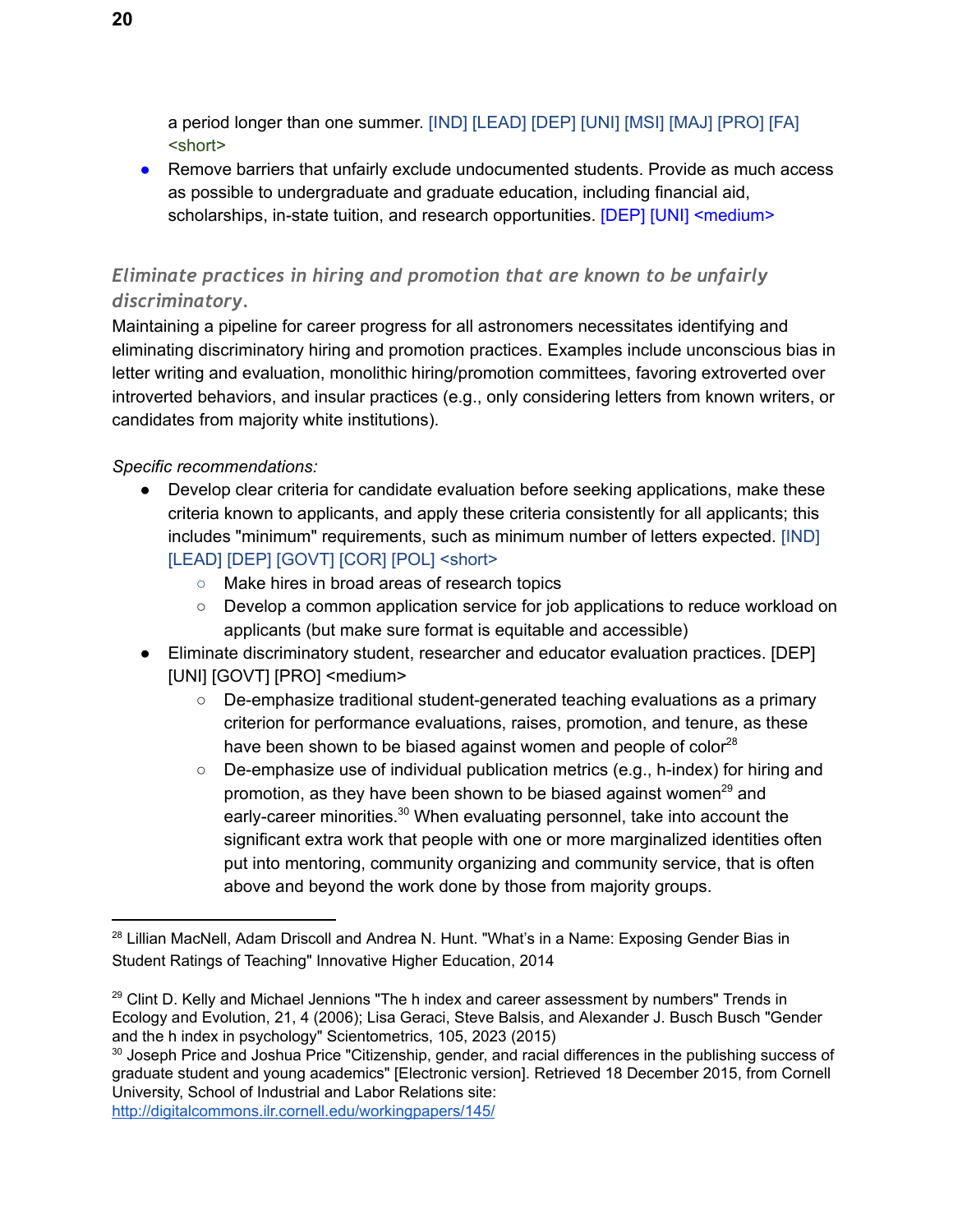#### <span id="page-20-0"></span>*Make astronomy accessible to all.*

Accessibility for disabled people is a human right. Lack of accessibility constitutes discrimination in and of itself. At present, there exist significant barriers to access for disabled students and astronomers. These ableist barriers show up via building infrastructure, educational practices, limitations in technology, institutional apathy, and culture within the astronomical community. Accessibility must go beyond simple adherence to legal guidelines such as the Americans with Disabilities Act (ADA) in order to be truly inclusive. Because access needs vary significantly, we must provide multimodal access. When enacting these recommendations, it is important to recognize that the best advocates for disabled people are disabled people (e.g., L. Brown 2015).

- Make astronomical facilities fully accessible. [GOVT] [UNI] <long>
	- Meet or exceed the minimum legal requirements for accessibility. Make buildings (including laboratories, classrooms, and observing facilities) fully wheelchair accessible. Make accessibility the top infrastructure priority. Do not hold classes or events in inaccessible spaces. [GOVT] [UNI] <long>
	- $\circ$  Ensure that the faculty, institutional leadership, and building managers are fully cognizant of both legal guidelines and best practices on accessibility through mandatory trainings. Make sure that accessibility is not the responsibility of a single person at an institute. [UNI] [GOVT] < short>
	- Provide all-gender, accessible restrooms in any new construction or renovation. Make sure both men's and women's restrooms are present on every floor. Convert existing single-stall bathrooms to all-gender bathrooms (e.g., by changing the sign). [DEP] [UNI] [GOVT] [COR] <short> <long>
- Make educational resources and research products fully accessible.
	- Design reference materials such as websites, journal articles, books, and other documents to be fully accessible with screen reader technology, including math and descriptions of graphics. [PUB] [DEP] [UNI] [GOVT] <medium>
	- Use dyslexic friendly sans serif fonts such as Helvetica, Verdana, Arial, and Dyslexie with at least a 12 pt font size. Provide documents in an electronic format that allows font substitution and is compatible with screen readers. [PUB] [DEP] [UNI] [GOVT] <medium>
	- Design figures, diagrams, and text to be readable by people who are colorblind, using specifically designed color palettes (click [here](http://www.somersault1824.com/tips-for-designing-scientific-figures-for-color-blind-readers/) for an example). [IND] [LEAD] [PRO] [PUB] <short>
- Plan conferences using the principles of universal design and disability justice.
	- Consider accessibility at all stages of the planning process by providing accessibility information and accommodations for attendees and presenters, and providing access to electronic conference materials including presentations.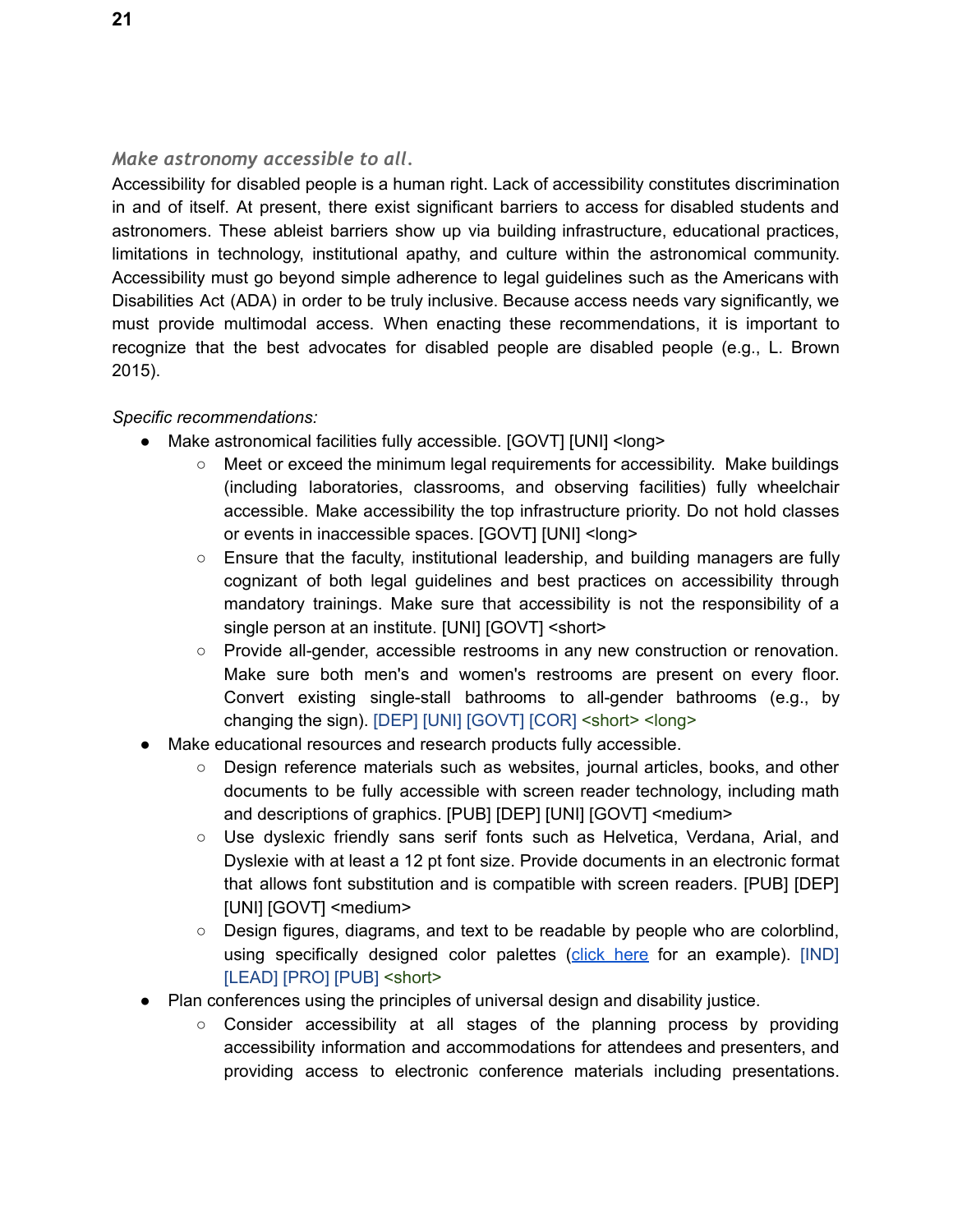Describe accessibility barriers. Have an accessibility point person or committee. [IND] [LEAD] [PRO] <short>

- When presenting, speak loudly while facing the audience. Use a microphone if available, even if you have a loud voice. Use simple language, and avoid idioms and unnecessary jargon. Describe slide contents, including charts, plots, and graphics. Allow time to process information. Make screen reader accessible copies of the presentation slides available in advance. [IND] <short>
- $\circ$  Practice accessibility as a conference attendee by maintaining clear paths, reserving seating in the front row and by aisles and exits for people who need it, and remembering that not all disabilities are visible. [IND] <short>
- After the meeting, provide videos and presentations in electronic form. Record and disseminate conference talks and presentations and ensure the use of captions and transcripts. [PRO] [UNI] [GOVT] <short>
- Provide a funding pool for students and young researchers to attend conferences, workshops, observing trips, etc., which allows for payment in advance without the use of credit cards/other debt instruments. [PRO] [FA] <short>
- Fund accessibility initiatives in astronomy.
	- Support research into the use of technology such as 3D printing to make astronomical teaching and outreach broadly accessible. [FA] <long>
	- Support research into accessibility in educational and research methods and assistive technologies (such as sonification of data). [IND] [LEAD] [UNI] [GOVT] [PRO] [FA] <medium>
	- Fund and provide ample research opportunities (including undergraduate internships, thesis projects, postdoctoral opportunities, faculty, and research positions) for disabled students and astronomers. Actively counter discrimination in admissions and hiring. [FA] [UNI] <medium>
- Foster a community that supports disabled students and astronomers.
	- Professional organizations such as AAS should create committees on disability justice and accessibility that take an intersectional approach. [IND] [LEAD] [PRO] <short>
	- Eliminate stigmas associated with disability and mental health by using inclusive rather than ableist language and attitudes (as an example, see <http://www.autistichoya.com/p/ableist-words-and-terms-to-avoid.html>)

## <span id="page-21-0"></span>*Increase open access to astronomical publications, data, and software.*

A large fraction of astronomical research products remain behind barriers such as paywalls and closed data policies. These barriers disproportionately impact smaller and less well-funded institutions who are less able to afford subscriptions to research journals and licenses for software. Open access policies will eliminate this barrier to access while simultaneously providing for wider dissemination of research and greater scientific returns on each investment.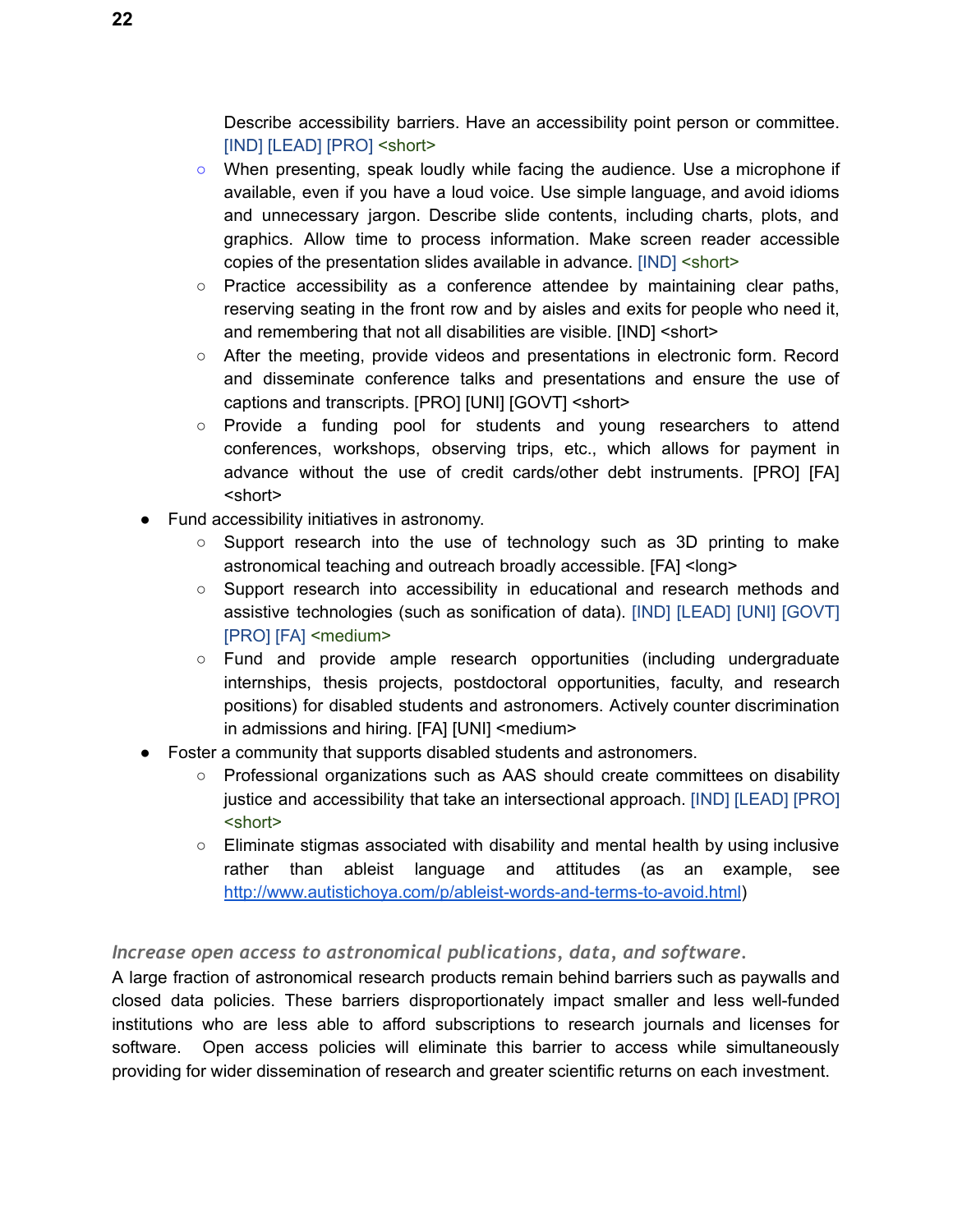- Establish open access policies for astronomical publications and individual published work. [LEAD] [UNI] [COR] [GOVT] [PRO] [POL] [PUB] <short> <medium>
- Disseminate research through open access platforms. [IND] [PUB] <short>
- Prioritize and support the development of astronomical software (such as Astropy and MESA) that is open, freely available, well-documented, and easy to use [IND] [PRO] <short> <medium>
- Provide access to supercomputing resources, and allow young astronomers "proof of concept" opportunities to establish new programs. [UNI] [GOVT] <medium>
- Expand access to astronomical educational materials that are freely available and of high quality [PUB] [PRO] <medium>
	- Support the development of open access educational resources (textbooks, websites) <https://openstaxcollege.org/textbooks/college-physics>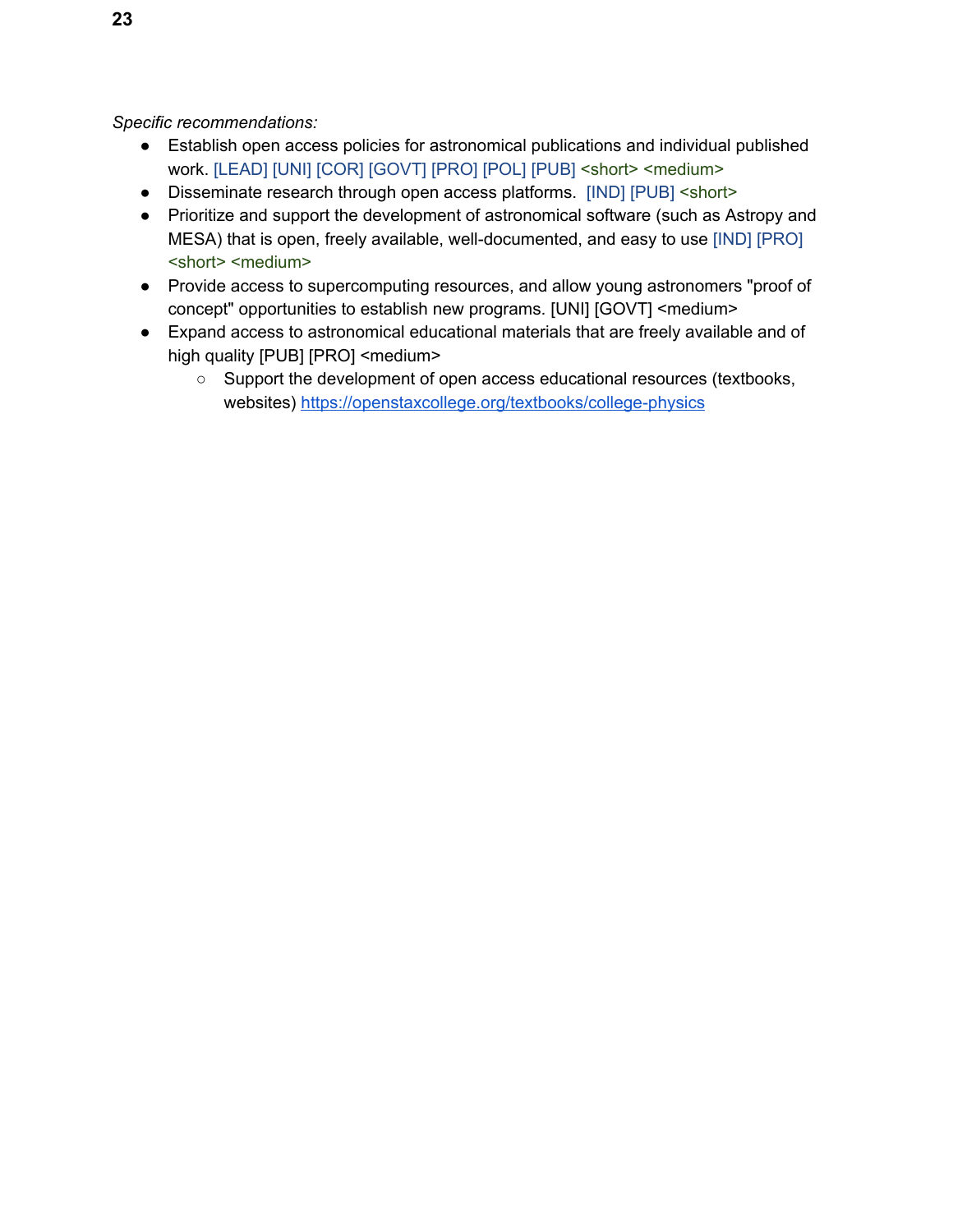## **2. Creating Inclusive Environments**

#### <span id="page-23-1"></span><span id="page-23-0"></span>*End harassment in and around astronomical workplaces.*

Astronomers have the right to work in places that are free of harassment. This includes sexual harassment, racial harassment, harassment based on real or perceived gender identity or sexual orientation, ableist harassment, physical harassment, verbal harassment, and bullying. Because of intersectionality, these different forms of harassment often occur simultaneously. Power dynamics are also a vital aspect of harassment and bullying, and must be acknowledged and taken into account when developing anti-harassment policies to ensure that those in positions of relatively little power, such as undergraduates, graduate students, postdocs, staff, and junior faculty can report harassment by their superiors safely and without fear of reprisal.

- Enact and disseminate clear anti-harassment policies and procedures. Departments and institutions should every year publicly review the reporting mechanisms for sexual harassment and assault. [UNI] [COR] [GOVT] [PRO] [POL] <short> <medium>
- Work to create an institutional culture where harassment is not tolerated and is actively challenged. [IND] [LEAD] [UNI] [GOVT] [COR] <medium> <long>
- Hold annual, mandatory departmental and/or institutional anti-harassment trainings. These trainings should include bystander intervention techniques, best practices for responding to harassment complaints, institutional policies and resources, and content relevant to the (astronomical) workplace. [LEAD] [UNI] [COR] [GOVT] <short> <medium>
- Implement departmental and institutional trainings on diversity, equity, and inclusion. Include training around privilege, gender, race, LGBTIQA\* Safe Zone, and disabilities and ADA compliance. Training should focus not only on the legal definition of harassment, but how to prevent the many stages of inappropriate behaviour that does not cross the legal line. Involve trained professionals in these trainings where possible.
- Conferences or other organized professional events should have a clear anti-harassment policy, and identify one or more points of contact to whom harassment complaints may be submitted and followed up on in a timely manner. [IND] [LEAD] [UNI] [PRO] <short>
- Adhere to Title IX anti-discrimination policies on recruitment, admissions, counseling, financial assistance, sex-based harassment, treatment of pregnant and parenting students, discipline, employment and retaliation for any recipients of federal financial assistance from the US Department of Education; see [http://www2.ed.gov/about/offices/list/ocr/docs/tix\\_dis.html](http://www2.ed.gov/about/offices/list/ocr/docs/tix_dis.html) [IND] [LEAD] [UNI] [GOVT] [COR] [PRO] <short>
- Departments and institutions must hold serial harassers and bullies accountable for their actions, including through termination of employment. People who have demonstrated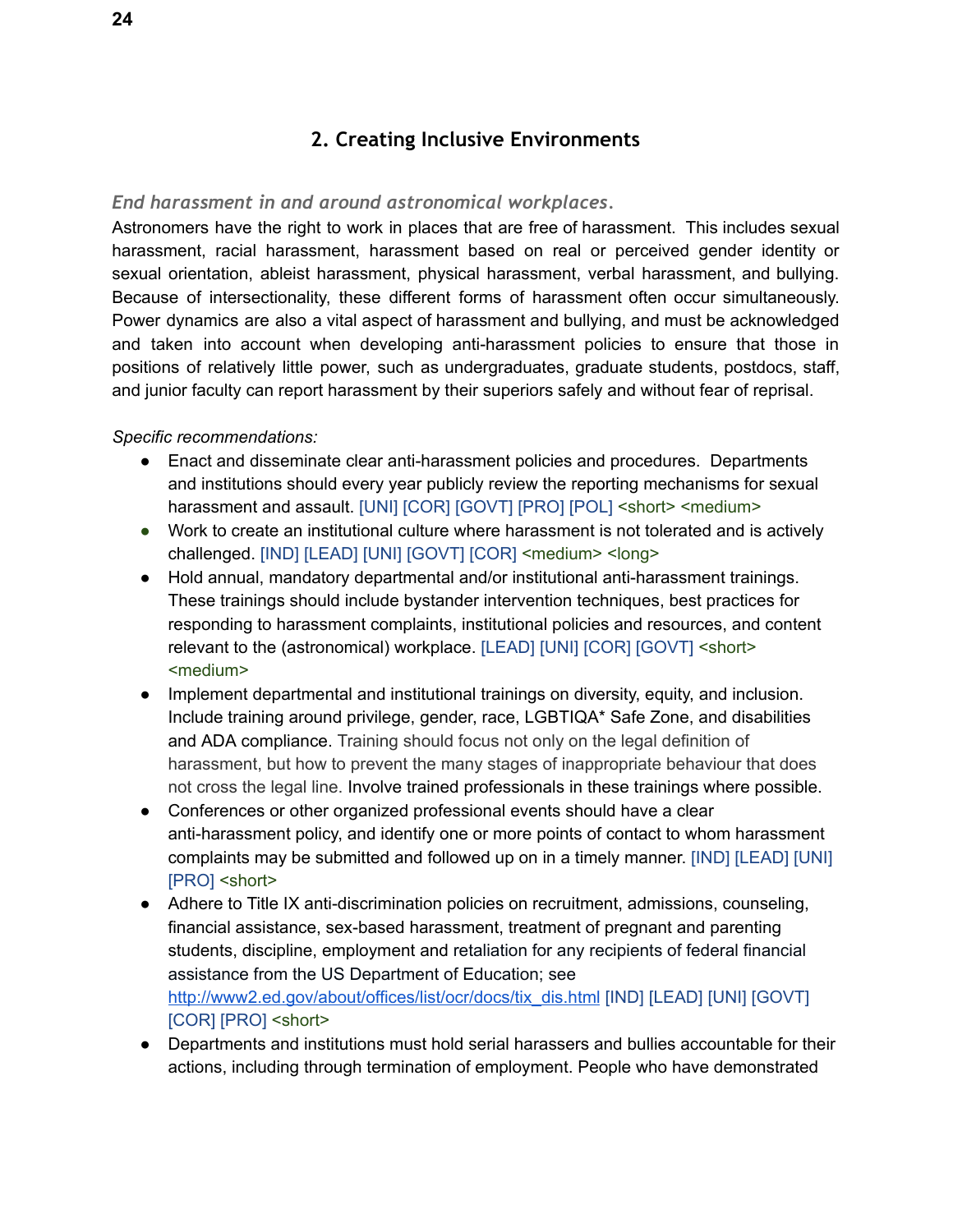an established pattern of abusive behavior should never be allowed to be in a position of power or authority over others.

- Funding agencies should develop policies for sanctioning institutions that do not follow guidelines on dealing with harassment or abuse of power.
- Establish a confidential Ombuds office to provide advice to people who are considering whether or not to make a report. [UNI] [GOVT] <medium>

#### *Review data collection, reporting, and records policies to ensure they are inclusive*

Data collection forms, reporting, and records can be fraught with unintentionally offensive language and response options. All forms should be reviewed with the understanding that many people do not fit into the gender binary, or into the standard "categories" asking about race. Records should also be made flexible to enable gender and name changes on request.

- Ensure that all demographics questions are at the end of surveys to avoid stereotype threat.
- Review all surveys and forms asking for gender and ascertain whether this information is really needed. If not, take out the question; if required, use a write-in box, rather than asking people to identify as M/F
- Review questions asking about race to ascertain whether this information is really needed. If so, allow individuals to identify as more than one race: allow people to "check all that apply" or provide a write-in box. Consider disaggregating racial/ethnic groups.
- Add questions asking about LGBTIQA<sup>\*</sup> identity unless such information would put respondents at risk (e.g. in states with no workplace protections). We currently have virtually no data on LGBTIQA\* status of scientists, and these data are vital for improving services for the community.
- Include disability categories in data collection and reporting, using the terminology and identities used by people with disabilities.
- Use gender-neutral and inclusive language in all publications.
- Establish a "preferred name" policy that allows students to register a preferred name alongside their legal name. Ensure that the preferred name list is the one used within the department.
- Facilitate name and gender changes on organizational records, and ensure that such changes are retroactive and confidential. Such changes should not be contingent on "proof," such as doctors' notes, or changes on legal documents such as birth certificates, passports, or driver's licenses. Such "proof" is expensive to obtain and therefore excludes many transgender students.

## *Enact policies that are friendly to all families.*

Institutions have the responsibility to enact family friendly policies. These policies should specifically include LGBTIQA\* families and non-traditional family structures. Family friendly policies should extend to all career stages, including undergraduates, graduate students, postdoctoral researchers, staff, and faculty.

**25**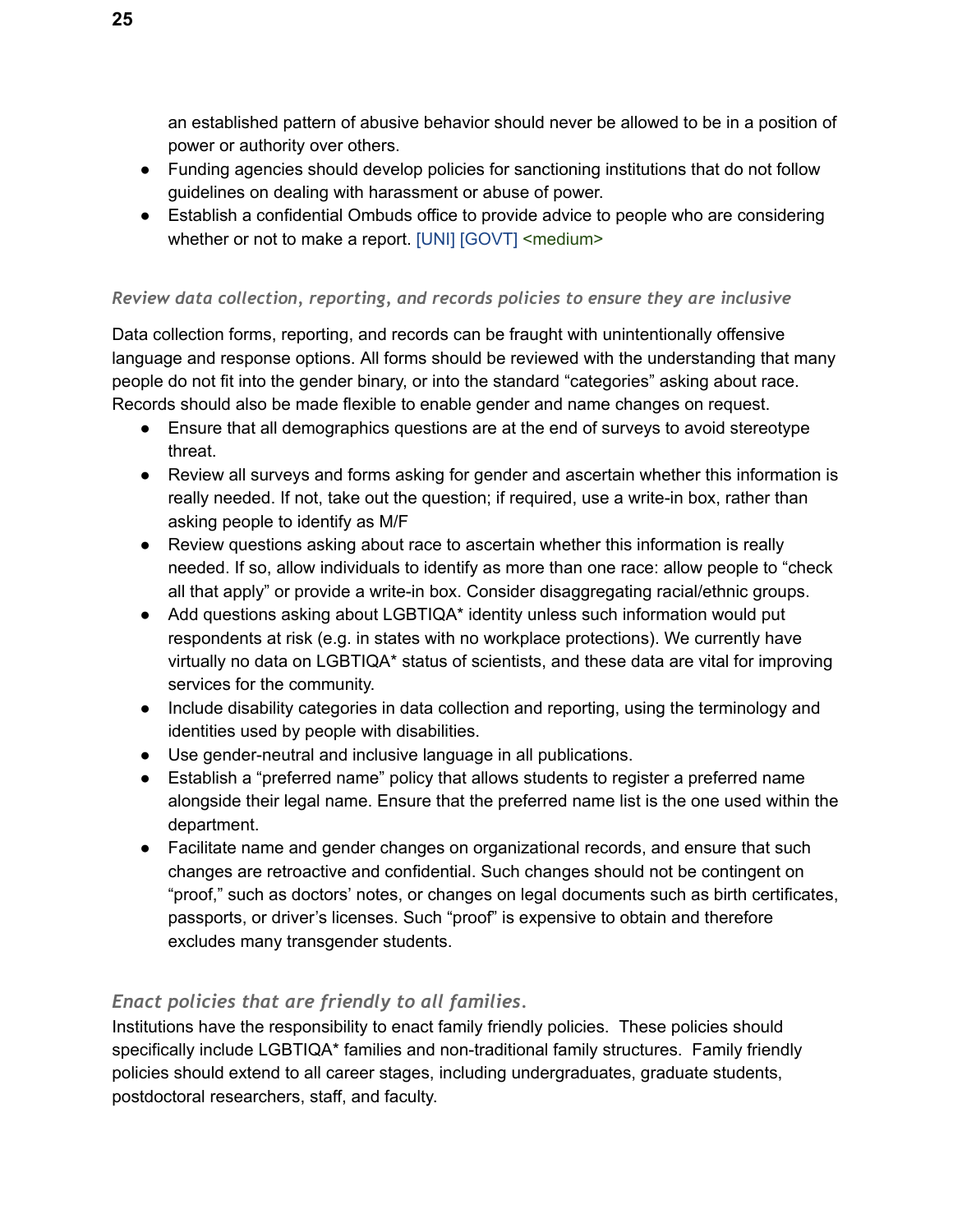*Specific recommendations:*

- Develop mechanisms to facilitate geographic proximity for dual career academic couples, e.g., establishing dual career hiring protocols in partnership with local institutions, making dual/group/cohort hires, shared faculty positions, etc.
- Provide mechanisms for astronomers who take time off for family, health, or other reasons to return to the field. Ensure that such mechanisms are available at all career stages and transition points.
- Provide three to six months of paid parental leave at all career stages and for all partners that includes adoption and LGBTIQA\* couples. <long>
- Establish policies allowing paid leave or part-time leave for elder care for all career levels.
- Establish a AAS/NSF/home institution supplemental insurance fund to support family leave time for astronomers with insufficient benefits in their home institutions. <long>
- Ensure access to affordable, quality childcare. The childcare should be conveniently located (e.g., with options on campus) and not require excessive waits. <med>
- Provide childcare subsidies, especially to early career students and scientists.
- Provide conveniently located, accessible lactation rooms at all institutions and conferences. Provide dedicated refrigerators for storing breast milk separately from employee food, either in lactations rooms or in employees' offices
- Schedule events at times that accommodate people with families. Conferences should not be scheduled on weekends or holidays, and seminars and meetings should not be scheduled after 4 pm. Be flexible when scheduling events. < short>
- Allow junior scientists to stop the tenure/short-term position clock and provide extensions of deadlines after birth/adoption, serious injury, mental health issues, and/or care for a family member.
- Provide and better advertise the existence of telecommuting options for students, researchers, faculty and staff.
- Facilitate methods by which students and researchers can remain at the same location throughout various career stages.

## <span id="page-25-0"></span>*Ensure access to quality, affordable health care.*

Health care should be easily accessible to astronomers at all educational and career stages. Health care that is poor quality, prohibitively expensive, or contains exclusions for LGBTIQA\* health limits the ability of astronomers to perform at their highest potential.

## *Specific recommendations:*

● Ensure that the health care is affordable. Provide plans with low co-pays and deductibles, especially for students and early career scientists. If co-pays are high, create departmental or institutional funds to support students who need it.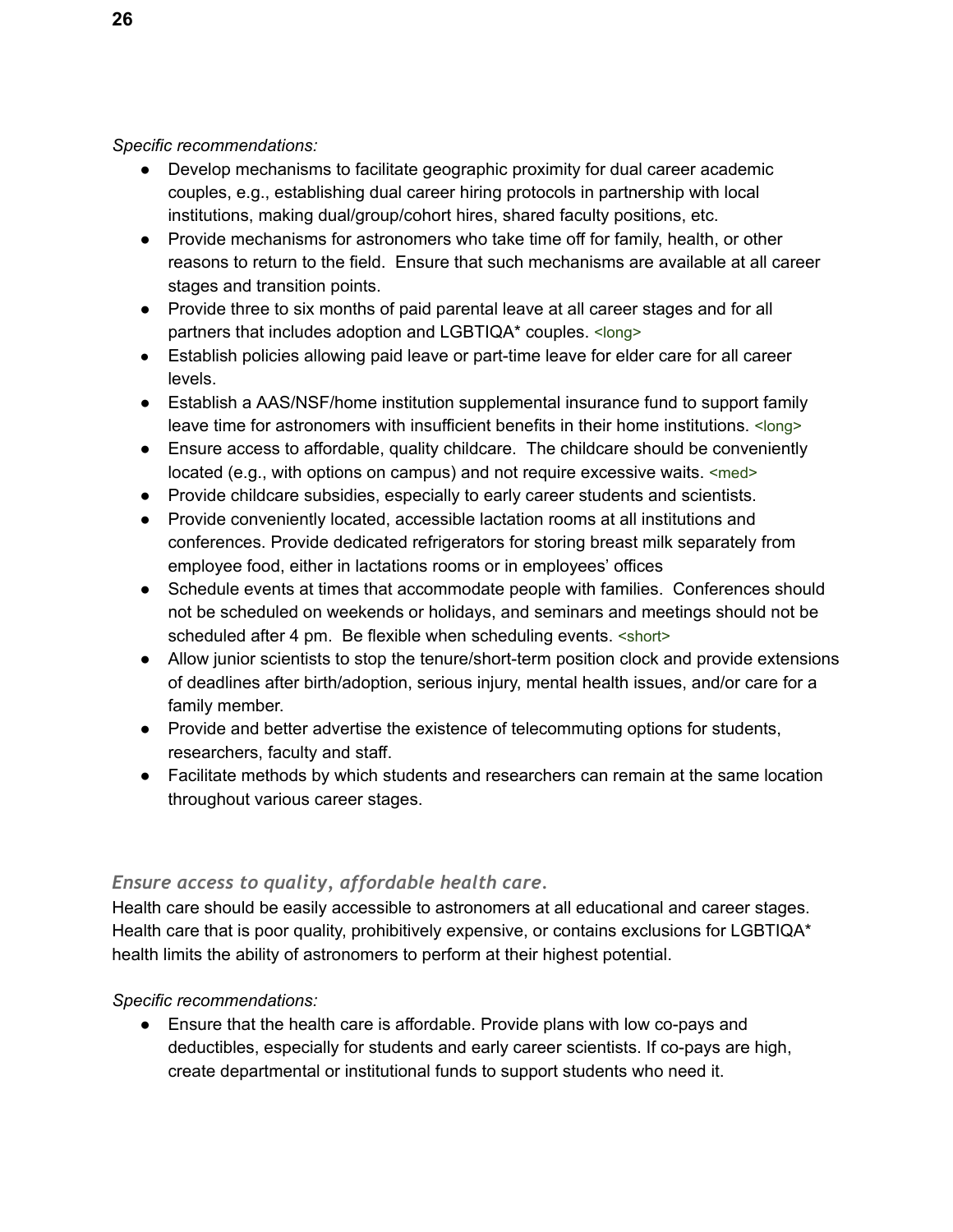- Provide sufficient sick leave. Allow sick leave to be taken to care for family members and to be used for mental health.
- Provide health insurance plans that specifically cover transgender health care (including but not limited to hormonal treatment, gender confirmation surgery, and counseling), same-sex-couples, domestic partners, and dependents. These plans should include mental health, dental, vision, and reproductive health care.
- Ensure that University Health Center counselors are trained in supporting LGBTIQA\* students, and advertise this fact on the counseling center website.

## <span id="page-26-0"></span>*Facilitate a welcoming environment for all that values work-life balance and a collegial atmosphere*

Productive, creative, and sustained research requires an environment where everyone feels welcome and valued, including a robust work-life balance. Research shows that refusing to talk about identity, equity and inclusion is harmful to underrepresented students, who struggle with these social aspects of the scientific workplace. Talking about these issues can ensure that students feel more supported.

- Make discussions about diversity, equity and inclusion part of the departmental discourse. Set up a journal club to discuss articles, and establish a diversity seminar series. Openly discuss identity, equity, and inclusion with students and postdocs.
- $\bullet$  Establish clear and reasonable expectations for work effort and work-life balance (e.g., number of hours of lab time or work time expected). Everyone (students, postdocs, faculty, administrators) should support and adhere to these expectations.
- Change the work culture to value mental health: talk openly with students and postdocs about mental health, and ensure that mental health services are advertised widely and openly in the department materials and bulletin spaces.
- Honor group and collaborative accomplishments in the same manner as individual accomplishments.
- Specifically invite everyone to department-sponsored social events.
- When food is provided at events, ensure that there are gluten-free, halal, kosher, vegan, diabetic-friendly, and allergen-free options, with ingredients listed. Ensure that vegetarian and vegan options include protein and that gluten-free vegetarian options are available.
- Do not schedule conferences, exams, or proposal deadlines on religious holidays.
- Have a clear policy on offensive language.
- Use gender-neutral and inclusive language in all publications.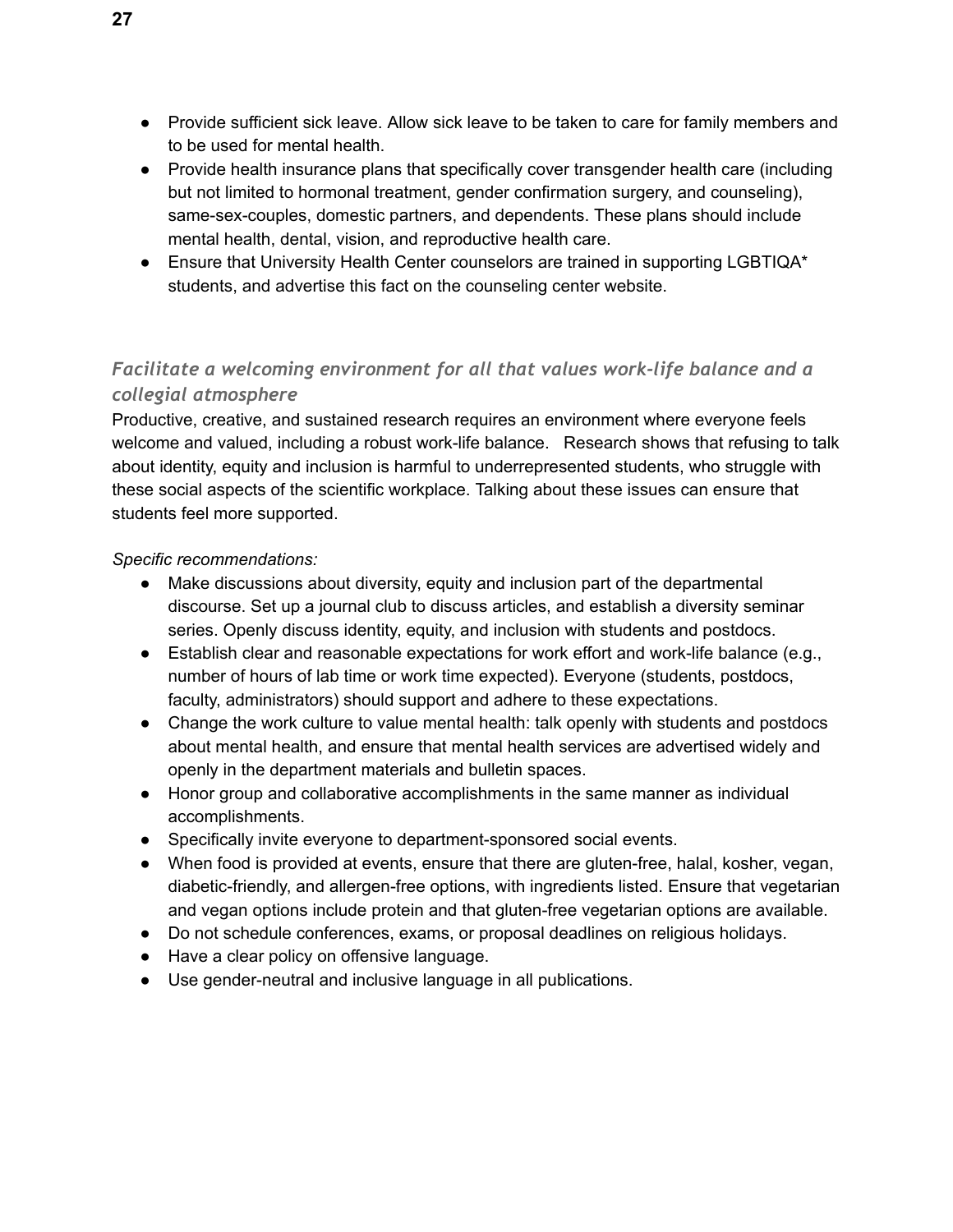## <span id="page-27-0"></span>*Provide effective mentoring and networking opportunities.*

Inclusive support of all astronomers requires robust networks of peers, mentors and advocates. Student-advisor, mentee-mentor and employee-employer relationships are among of the most important in a young scientist's career. However, these relationships can fail for a variety of reasons. Clear, non-stigmatized pathways for changing groups/advisors, having independent and senior advocates of students and postdocs, and developing community-based mentor networks are ways to prevent scientists from being derailed in their career progression. Additionally, realize that astronomers from small institutions or non-academic organizations may not have access to the same support network, and additional effort should be made to support them.

- Establish a matrix of support for individual students and postdocs that does not rely solely on the advisor. This may be a formal network established by the department or institution, or an informal network endorsed by organizational leaders. Make sure there is both time and funding available for mentoring activities.
- Follow the leads of HBCUs/MSIs/Community Colleges in establishing student-centered mentoring practices:
	- Faculty and department leaders should consult with admissions and freshman advisors to identify and start advising potential astronomy/physics majors early on, especially underrepresented students.
	- Provide support, mentorship, and research opportunities.
	- Require faculty training on best practices in advising students and postdocs, including issues particular to underrepresented/LGBTIQA\*/disabled students.
	- Proactively engage and mentor transfer students, many of whom come from minority-serving institutions.
- Establish a mentoring ladder to spans multiple career stages; e.g., graduate mentors of undergraduates, postdoc mentors of graduate students, junior faculty mentors of postdocs, senior faculty mentors of junior faculty, etc.
- Establish identity support networks within and across STEM departments; and establish, support and make people aware of university-level resource centers for marginalized communities (e.g., Black Resource Center, Queer Resource Center, DREAMer Alliance etc.).
- Increase networking opportunities for minorities and other disadvantaged students, and early career professionals within departments, at conferences, exchange programs, etc. Examples include the CSMA "Meet and Greet" reception at AAS meeting, travelling speaking grants (e.g., the NSBP/AAS Beth Brown Prize and the AAS FAMOUS travel grants).
- Provide junior faculty with senior faculty mentors in the department who can guide them through the culture, responsibilities and expectations within the department (funding, tenure, students, navigating administration, etc.), and who can act as an advocate.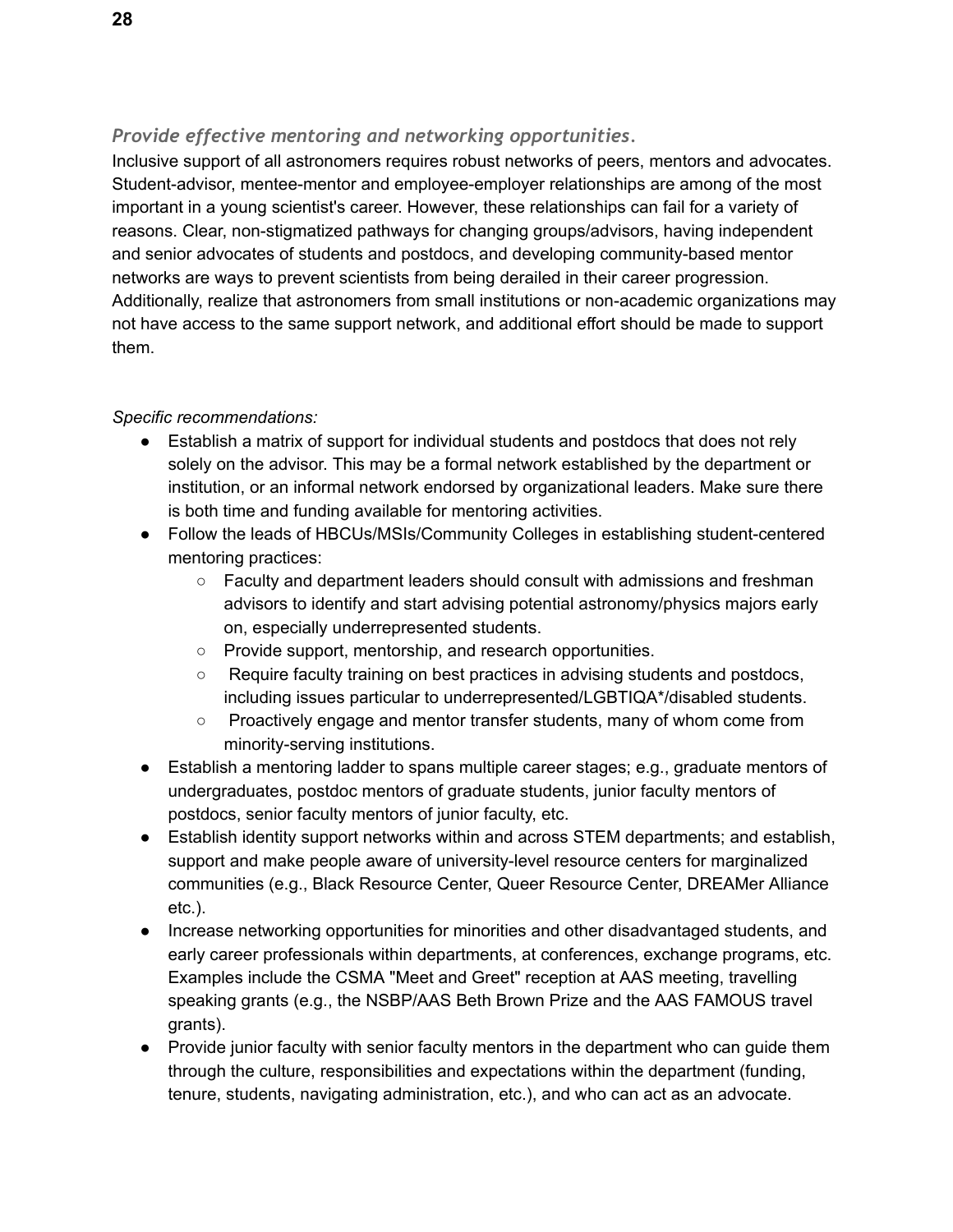- Support mid-career faculty/scientist mentoring and career coaching through national programs (e.g., Project Kaleidoscope, National Center for Faculty Development and Diversity).
- Support astronomers from small institutions or non-academic organizations who may not have access to the same support network as those at larger institutions.

#### <span id="page-28-0"></span>*Adopt active and inclusive learning practices.*

The foundation of a successful career in Astronomy is educational opportunity. Students from minority/marginalized groups often experience classroom environments and dynamics differently than people from majority groups, and in ways that may reduce the effectiveness of teaching. Adopting research-validated practices and principles of inclusive design can eliminate barriers to learning and biases in assessment, making educational opportunity available to all.

- Meet and exceed ADA requirements for accommodations in the classroom:
	- Include explicit wording in syllabi outlining your commitment to extend reasonable accommodations to all students with disabilities, whether visible or invisible.
	- Know what accommodations are permitted by your campus' Disabilities Office, and assure that students are receiving these accommodations in the classroom.
	- Work with students who are in the process of obtaining accommodations to complete paperwork, and work with your campus's Disabilities Office to recognize and reduce barriers for students seeking accommodations.
	- $\circ$  Make available testing environments free from distraction, and provide extra time (without judgment) for those who need it.
	- Provide resources to faculty so that class notes and other teaching materials can be made available in multiple formats (audio, visual, captioned video, etc.).
	- Provide students with spaces to move as needed; allow students free access to come in and out of class.
	- If attendance is required, allow students a well-defined leeway in arrival/departure times, particularly for those with disabilities and when teaching on large campuses.
	- $\circ$  Make sure class activities are fully accessible; if they are site-specific (e.g., observatory, planetarium), assure full access to disabled students; if they are at night, assure there are escorts available or on call.
- Classroom participation and dynamics:
	- Highlight the scientific contributions of a variety of astronomers, not just those who are white, male, able-bodied and heteronormative.
	- Be aware of who you are calling on for questions and answers; avoid choosing one demographic group over another (e.g., only the men) or focusing on one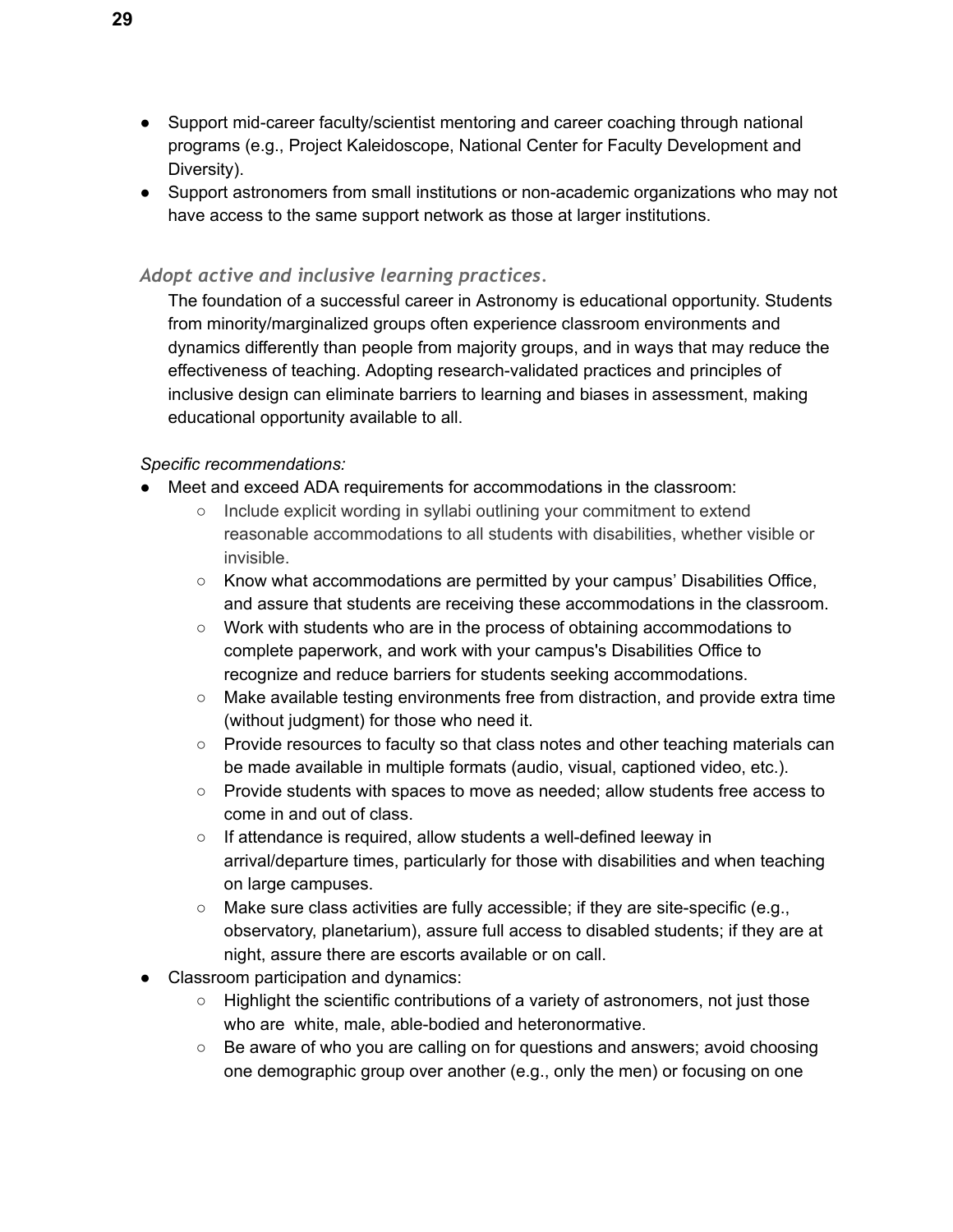section of the room (e.g., only the front). One way to achieve this is to wait until at least three students have raised their hands.

- Be aware of and refrain from using racist, sexist, ableist, gender-discriminatory or homophobic language in the classroom; if such language is part of the instructional material (which should be rare in an Astronomy course), give students trigger warnings.
- $\circ$  Pay attention to the classroom climate, and address discriminatory behavior promptly and respectfully; it is often helpful to have student representatives available for reporting.
- Recognize that a "no-device" policy may inhibit the learning of some students; consider best practices such as separate seating areas in class for students who require devices versus students who find devices distracting.
- Make clear policies on accommodation for students who have conflicts due to religious practice, medical treatment, family and/or personal emergencies.
- Beware of organizing off-schedule activities that might exclude some students. For example, review sessions at unscheduled times might be difficult for students who have to work and/or commute via public transportation. (Commuting at odd times is particularly challenging for undocumented students, for whom obtaining a driver's license is extremely difficult in some states.)
- Know what strengths, weaknesses, needs, and resources your students bring to the classroom, and adopt appropriate teaching and assessment strategies:
	- $\circ$  Consider including diagnostic tests at the beginning of the course to identify what students' skills are coming into the course; design your teaching based on what the students know, not what you assume they should know.
	- Diversifying your instruction techniques and resources can significantly improve inclusion; get to know your students and what works best for each of them.
	- When implementing interactive teaching methods, make sure that students who do not want to participate (e.g., introverts, those with social phobias) are not forced to do so.
	- Recognize that not all students have access to technology (e.g., their own laptops, calculators, clickers) and strive to eliminate technology barriers.
	- Foster a growth mindset in your students.
- Work to create a thriving, inclusive teaching environment by continually maintaining and improving your undergraduate program, which is necessary but not sufficient for attracting and retaining marginalized students:
	- Provide opportunities (i.e. workshops, mentoring for teaching) and incentives (e.g. grants, recognition, etc.) for instructors, potential instructors, and teaching assistants to learn new pedagogical techniques and to adopt and develop research-based inclusive learning practices.
	- Work with professional education researchers (e.g. university's center for learning, hiring astronomy education researchers) to evaluate and improve instruction in your department.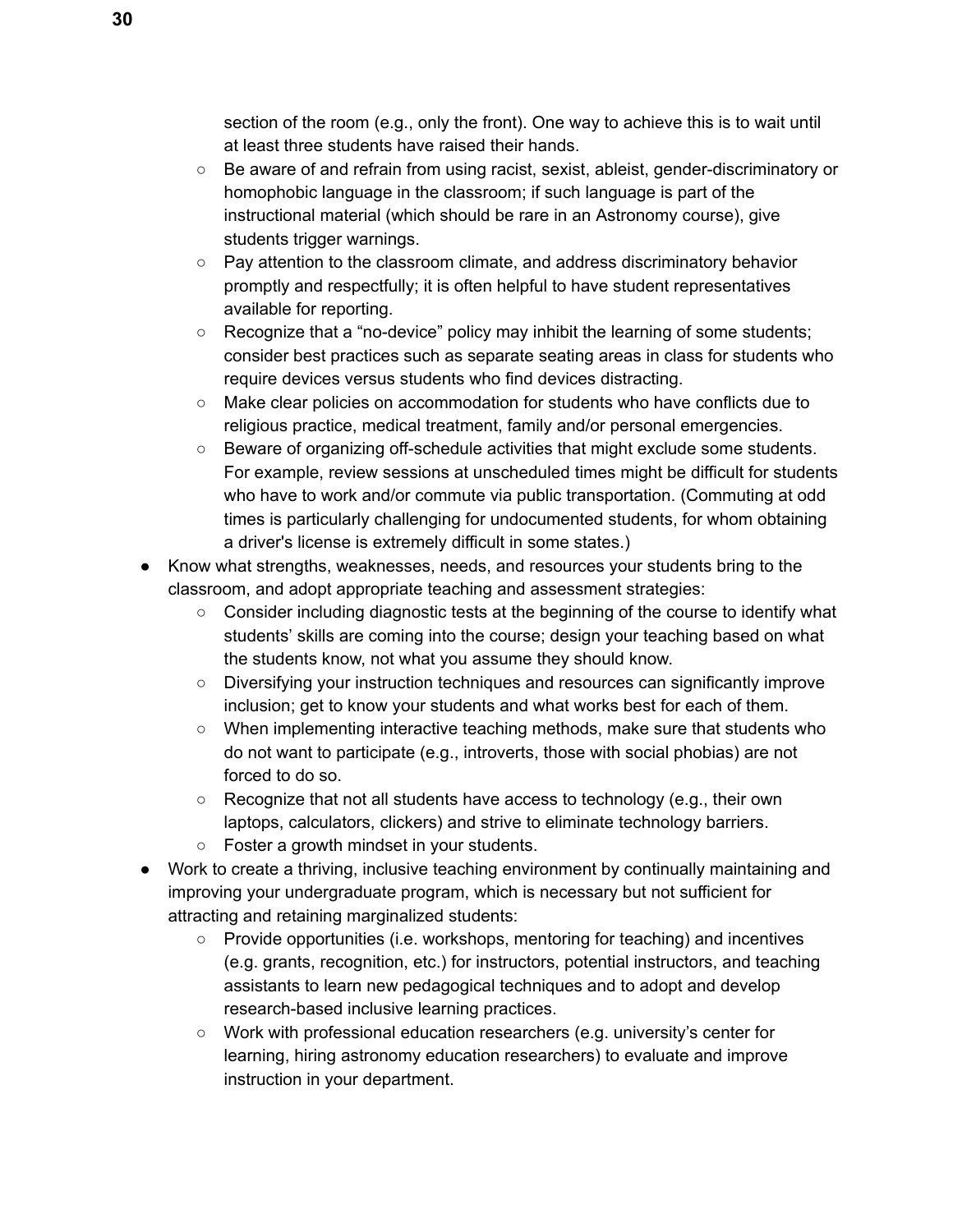○ Develop and support astronomy education research groups who investigate teaching and learning in astronomy through the lens of inclusivity and intersectionality.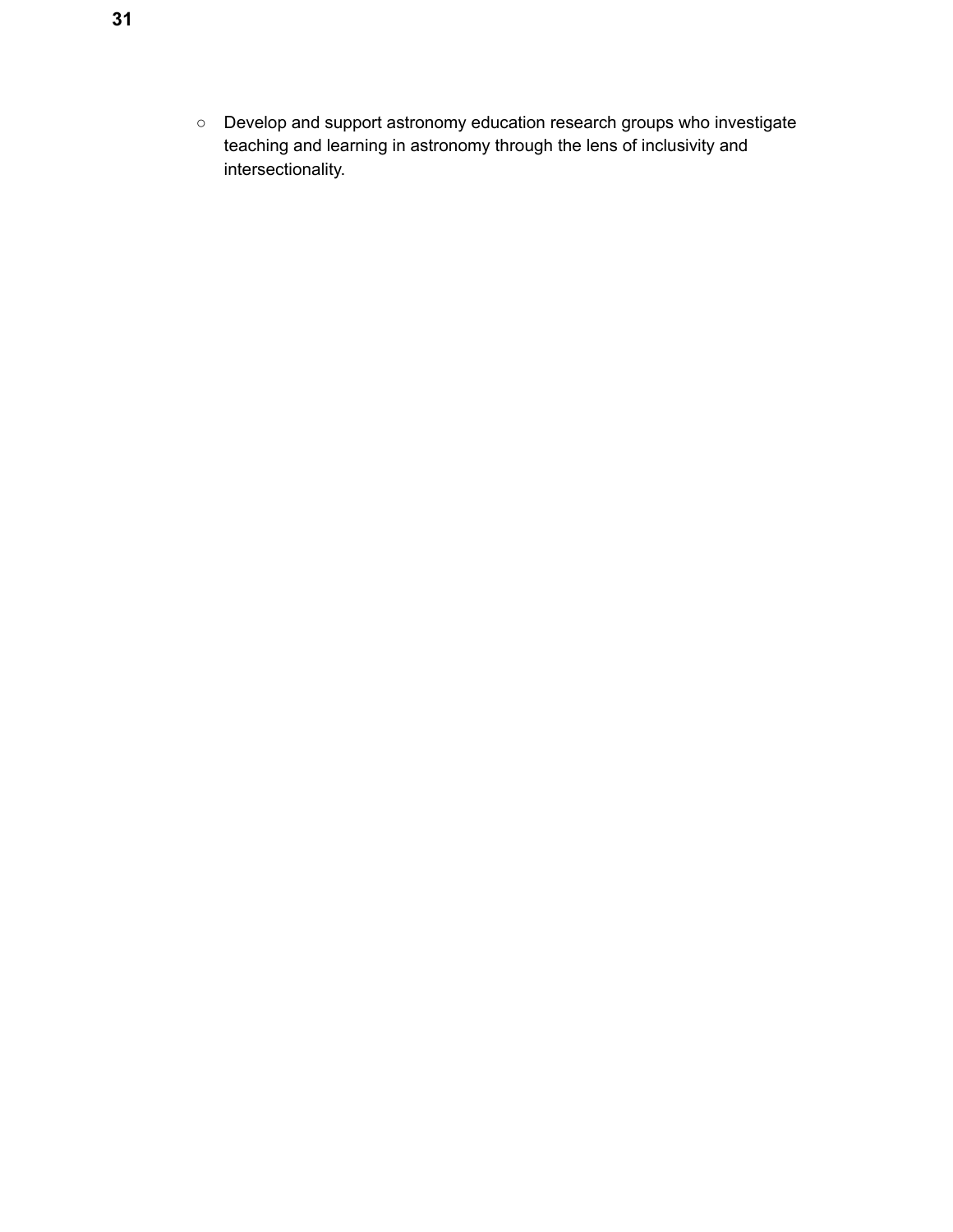## **3. Inclusion and Access to Power, Policy, and Leadership**

## <span id="page-31-1"></span><span id="page-31-0"></span>*Provide clear and accessible information about the process and procedures to obtain leadership roles in policy making.*

An inclusive community requires inclusive leadership, with decision-making roles open and available to anyone interested in pursuing them. Informing the community of leadership opportunities, responsibilities and expectations, in addition to making leadership roles accessible makes for both an inclusive culture and more effective leadership structures.

#### *Specific recommendations to the astronomy community:*

- Provide access to meaningful leadership opportunities for, especially early & mid-career, astronomers who are at all types of institutions and in particular, those at smaller institutions and outside academia.
- Provide an updated and widely-available list of the types of leadership roles available, information on what career stage they are generally held, and how they are filled (volunteer, appointment, election).
- Make the selection of astronomical community leaders a transparent process. Information that allows people to understand the policies and procedures of elections or appointments will enable questioning that can lead to a stronger process.
- Increase transparency in decision making for organizations by making committee meetings and detailed meeting notes publicly accessible, accommodating participants who cannot be physically present, and widely disseminating information about decisions made.
- Establish clear, broad and fair criteria that promote diversity in election slates and appointments as well as awards and recognition.
- Lines of accountability for the execution of policies and procedures should be established and publicly disseminated.

## <span id="page-31-2"></span>*Ensure that science and policy panels and committees are representative of the communities they are representing.*

Decisions about the future of the field of astronomy are often made by high level panels such as the decadal review committee. To ensure that decisions are fair and inclusive, it is essential that they be made by people who are able to represent the interests of the field as a whole.

- Adopt recommended good practices for the selection of committee/panel members, an example is the Inclusive Astronomy 2015 : Policy Power and Leadership Toolkit item "Suggested good practices for committee member recruitment".
- In particular, agencies (e.g., NSF, NASA, DOE) and other policy advisory groups (e.g., NRC) must strive to make prominent national panels (e.g., NASA Senior Review, NRC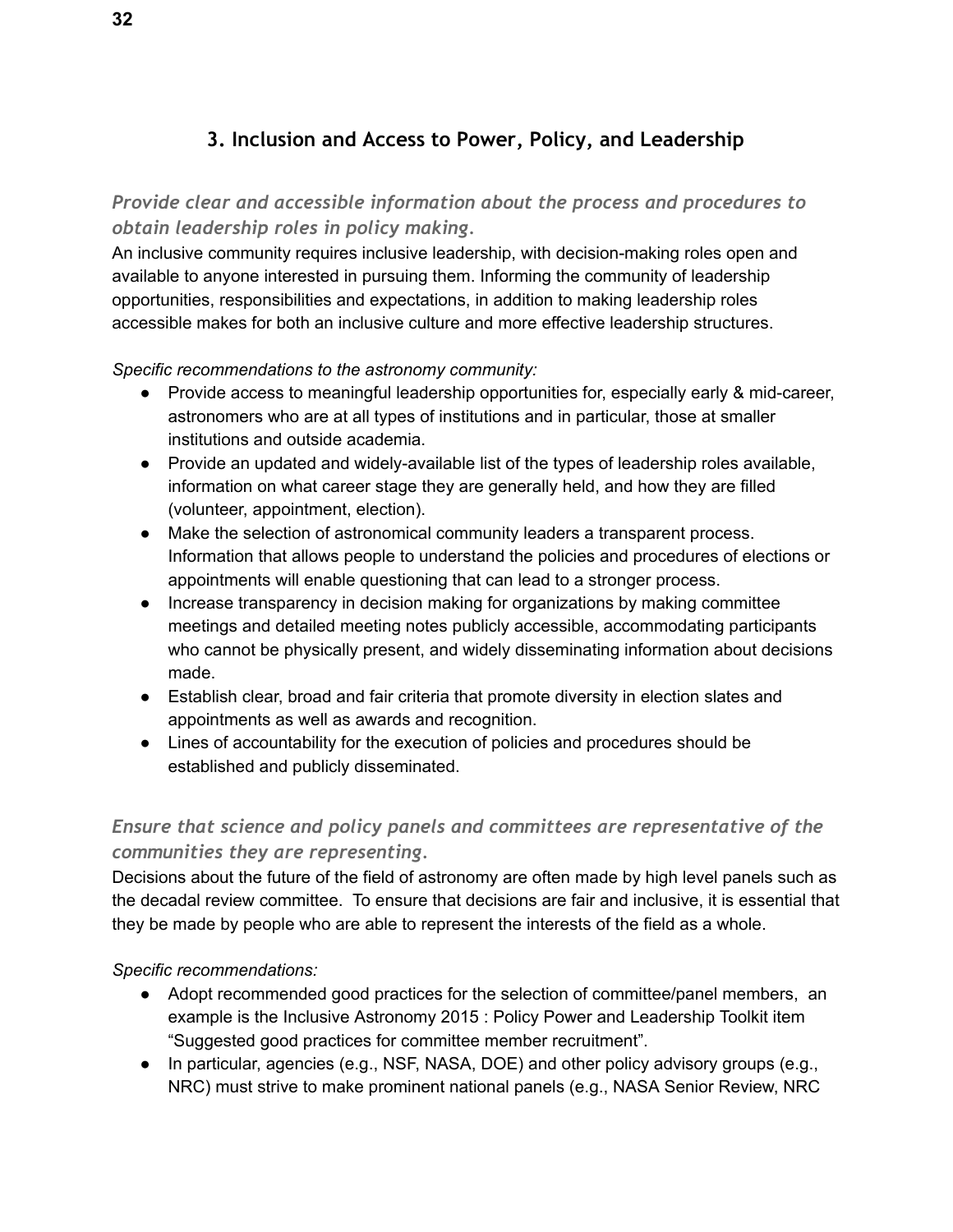Decadal Review) diverse and inclusive (i.e., not all-white, all-male, from all the same kind of institution, etc.). Procedures and policies for selection on these panels should be regularly included in external reviews of agencies and groups.

● Adopt recommended good practices for effective and respectful communication within committees.

<span id="page-32-0"></span>*Practice respect for the rights and cultural values of Native and indigenous peoples and local communities when building or locating astronomical facilities.*  Astronomical research often requires facilities in remote areas, which may be sacred sites for Native and indigenous peoples. Astronomers and their representatives should engage in consensus processes with the relevant indigenous and local communities and governmental bodies when locating facilities. Consensus almost never means unanimity, but in most consensus processes there are agreed upon rules for what ultimately constitutes consensus.

- The astronomical community should require evidence of consensus between the facilities project, the relevant governmental agency and the affected local communities before supporting astronomical projects.
- The astronomical community must provide a safe environment for students and scientists, especially those who are Native, indigenous, of color, and/or junior, to critique or protest the cultural costs of astronomical developments without fear of retaliation.
- Site selection processes should be transparent, lawful and provide multiple opportunities for local communities to comment and critique the cultural, environmental, and other impacts of proposed plans.
- Once land use agreements have been made, astronomers must fully abide by these agreements, the laws covering them and should provide appropriate and fair compensation as determined by the consensus agreement.
- Astronomers should be encouraged to learn about the long-term history, use and cultural significance of the land on which astronomical facilities reside.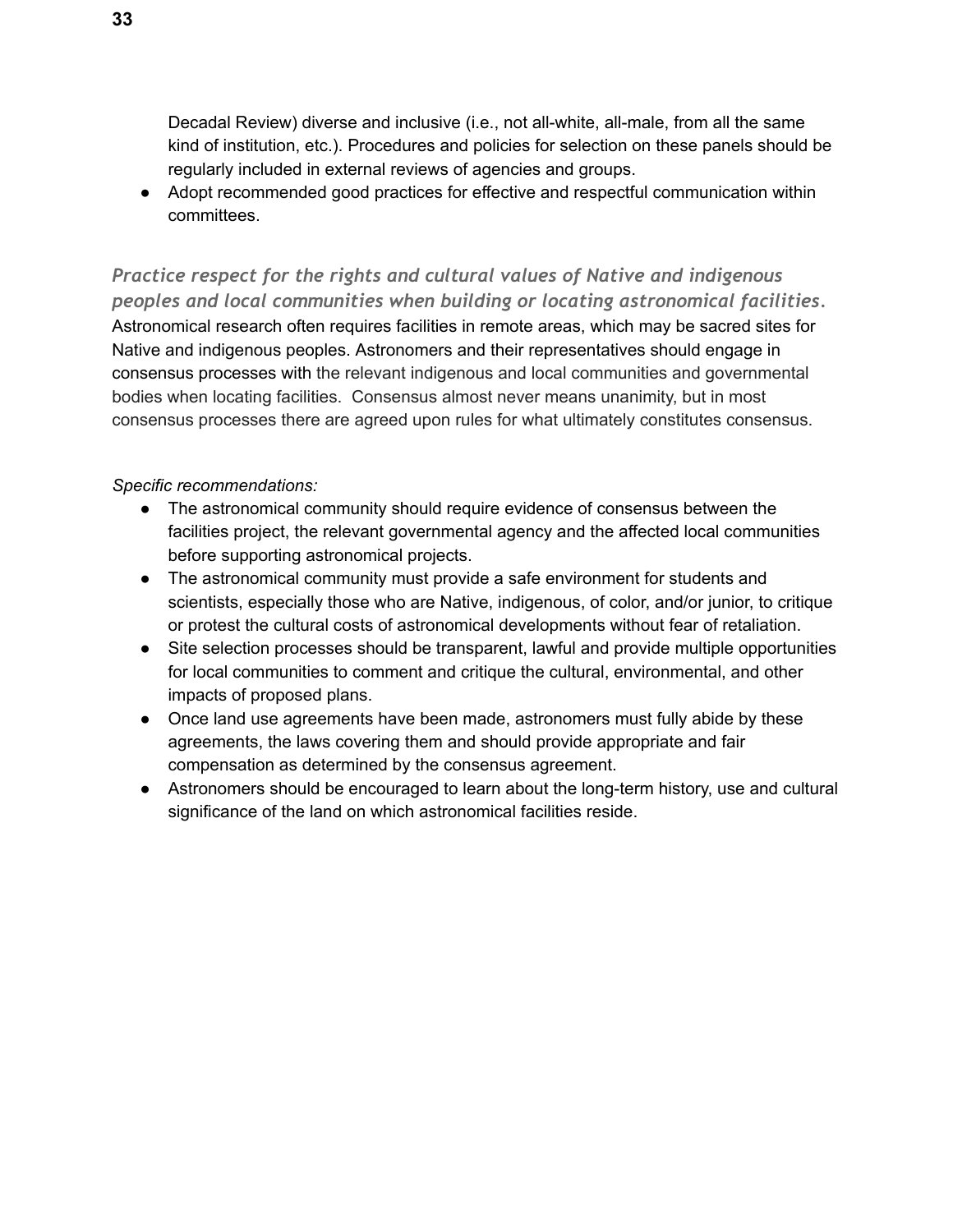## **4. Establishing a Community of Inclusive Practice**

#### <span id="page-33-1"></span><span id="page-33-0"></span>*Practice active allyship.*

Allyship is a process by which people who are empowered along one or more axes of identity actively work to support people who are disempowered along those axes. Traditionally, disempowered and/or marginalized identities include (but are not limited to) women, people of color, LGBTIQA\* people, and disabled people. However, people who share more than one of these identities, i.e. those with intersectional identities, are often severely underrepresented and overlooked in these interventions. Active allyship, in the form of tangible, systematic behaviors on behalf of individuals in these communities, is vital to the present and future equity and inclusion in astronomy.

- Do not assume that because you \*want to\* be an ally that you are. The people with whom you wish to act determine whether or not you are acting as their ally at a particular time. "Ally" is not a permanent designation. [IND] [LEAD] <short>
- Recognize that there are multiple axes of identity. It is therefore not likely that one can serve as an active ally to all identities and intersections thereof at all times. Different marginalized groups may need different forms of active allyship at different times. Recognize and respect these distinctions. [IND][LEAD] <short>
- Do your homework. Learn to recognize what harmful and hurtful behaviors, language, and policies are from people who have experienced them. Educate yourself on the extensive history and current manifestations of racism, sexism, heterosexism, cissexism, ableism, and their intersections. Use resources that have been developed by people with marginalized identities. Check in regularly with the group with whom you wish to act as an ally. [IND] <short>
- Challenge harmful behaviors like harassment and microaggressions. Bystander intervention strategies include pulling the victim aside and offering support, pulling the perpetrator aside and having a conversation, deflecting by changing the subject or making a joke, and confronting directly by calling out the behavior or calling in the perpetrator. [IND] [LEAD]<short>
- Act proactively as well as reactively. Do not wait until a problem arises to attempt to fix it. Try to anticipate where differences in ability or identity may result in barriers to access and attempt to empathize. Ensure that supportive policies, infrastructure, and culture are in place before they are necessary. [IND] [LEAD] [DEP] [UNI] [PRO] [PUB] [POL] [FA] <short> <med>
- Engage with movements of like-minded individuals at your institution, in your community, or online. Be sure to thoroughly investigate the existence of such advocacy groups before creating new ones to avoid redundancy and erasure of previous efforts by others. [IND] [SJ] <short> <med>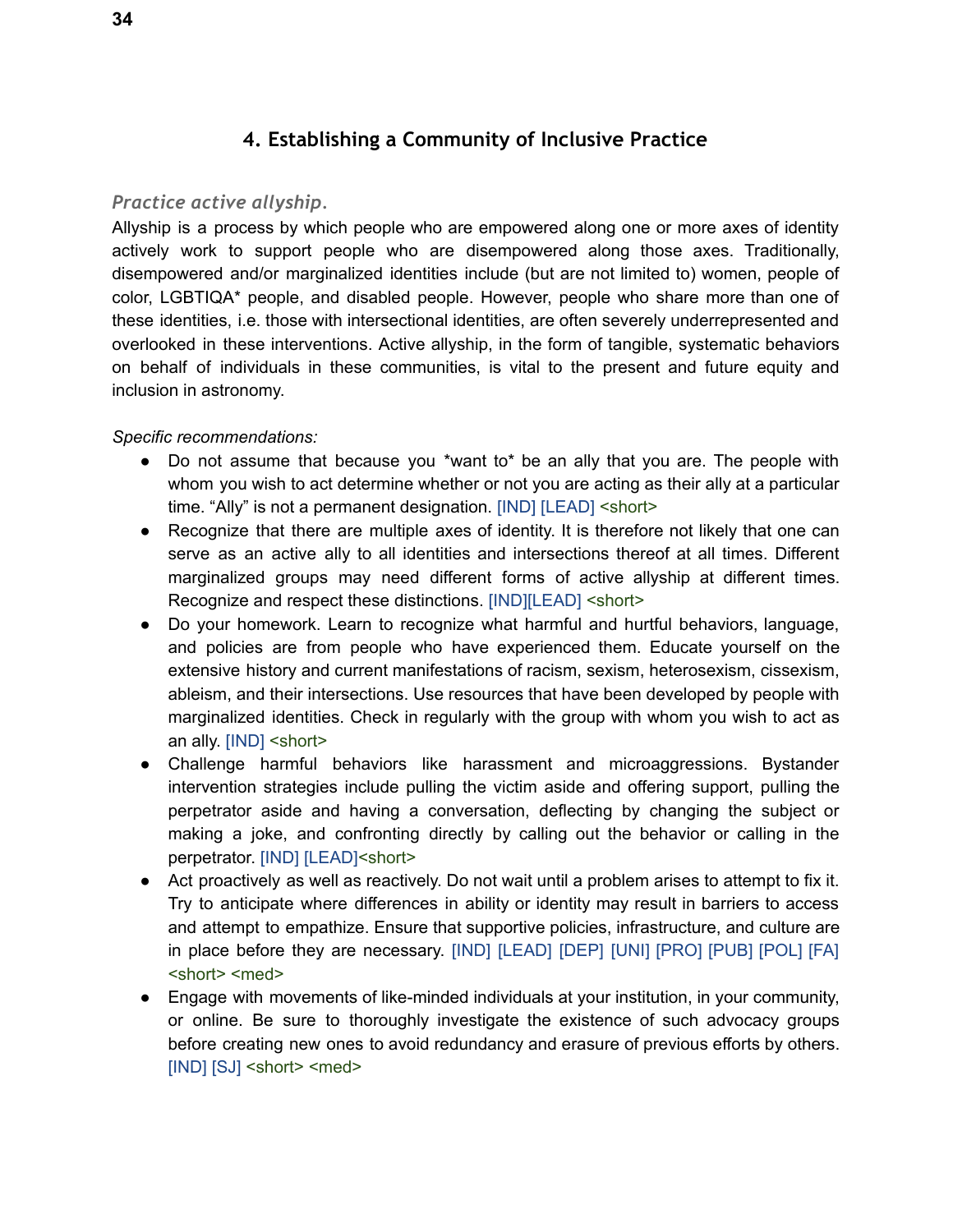● Work to make your professional culture more inclusive by implementing the recommendations in this document. Use them to suggest specific policy changes in group meetings, department sessions, planning committees, etc. [IND] [LEAD] [DEP] [UNI] <med>

#### <span id="page-34-0"></span>*Learn and use best practices for discussing racism and its intersections.*

The astronomical community vitally needs to challenge racism, sexism, heterosexism, cissexism, and ableism in our field. These conversations are difficult (and often uncomfortable), but are necessary to break down barriers of access and transform astronomy's culture to become actively inclusive. The following are an evolving set of best practices for having these difficult conversations. Any implementation of these practices must take into account the significant power differences that often exist between those who are white, cisgender, straight, able-bodied, neurotypical, senior, and/or male and those who are not. It is especially important for those who are on the empowered end of these axes of identity to actively put these recommendations into practice.

- Reduce the negative impact of power imbalances in a given situation. Speak up when these dynamics are being misused and amplify the voices of those who are less empowered. Recognize that these power imbalances are amplified for people with intersectional identities. [IND][LEAD] <short><med>
- Facilitate balanced conversations. Agree before meetings and gatherings to amplify less pronounced voices, to make it safer for those who may not be actively contributing. [IND] [LEAD] <short>
- Don't dominate conversations. Be aware of when you might be participating disproportionately, and pull back so that others may contribute. [IND] [LEAD] <short>
- Speak to your own experience. Use "I" or "we" statements to help avoid generalizations. Do not assume that you understand oppression(s) better than people that have directly experienced and described it themselves. Acknowledge your privilege(s) and how that might impact your perspective on a given matter. [IND][LEAD] <short>
- Use "both/and" rather than "either/or" thinking. When confronting complex issues, "either/or" thinking often oversimplifies situations and makes it more difficult to resolve conflicts. "Both/and" thinking often allows us to come up with more options and to recognize the multifaceted nature of our experiences. [IND][LEAD] <short>
- Use inclusive language. Take the time to learn from potentially impacted communities which commonly used expressions are the source of microaggressions. Replace them with less exclusive alternatives. [IND][LEAD] <short>
- Recognize that intent does not equal impact. $31$  Sometimes in conversations, we can inadvertently say hurtful things despite our good intentions. To foster mutual respect

<sup>31</sup> Gottman, J, Notarius, C, Markman, H., Bank, C,Yoppi, B., & Rubin, M. E. (1976) . Behavior exchange theory and marital decision making. Journal of Personality and Social Psychology, 34, 14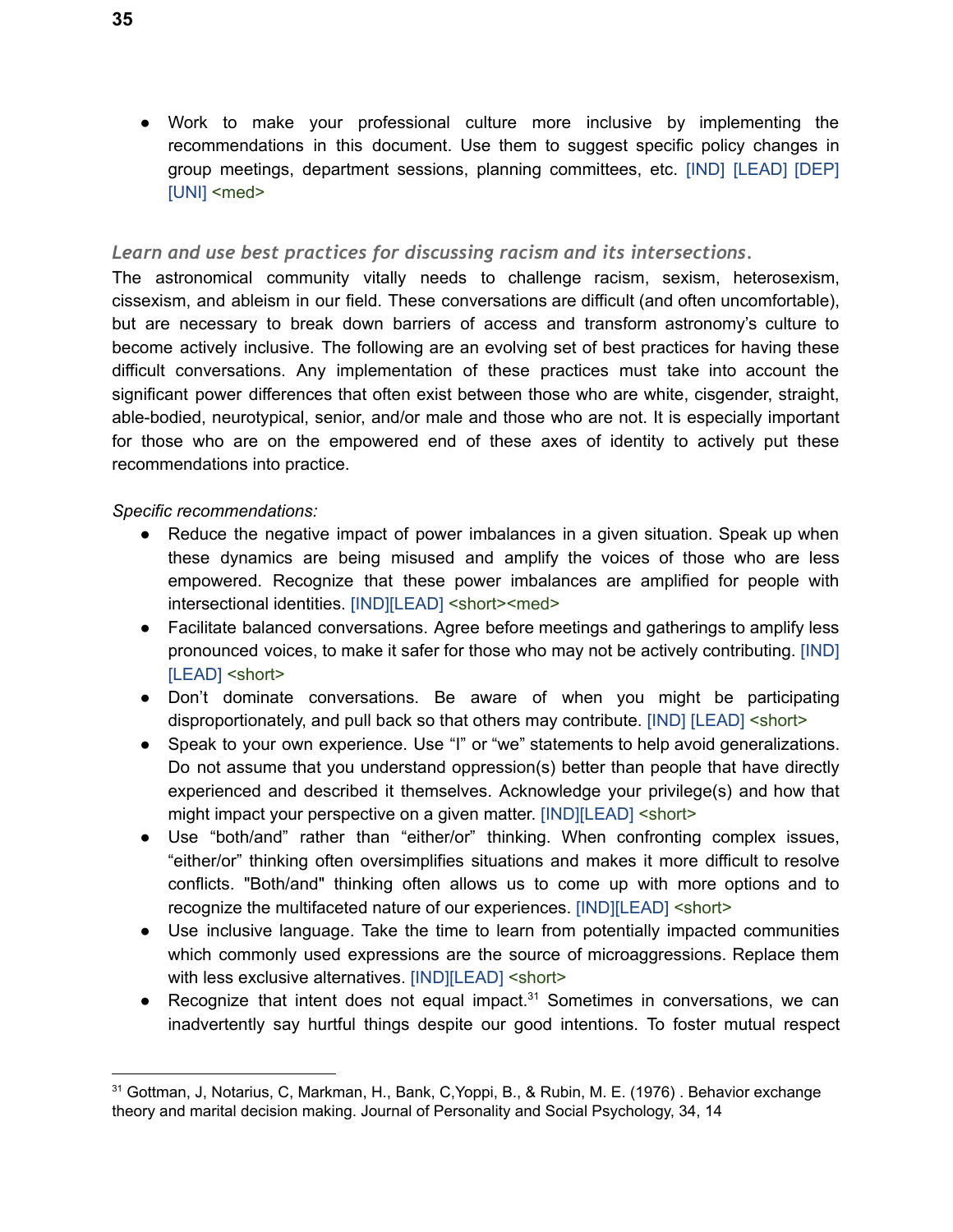among participants, it is imperative that instead of appealing only to our initial intent, we acknowledge the potentially harmful impact on others. [IND][LEAD] <short>

- Learn [strategies](http://knowyourix.org/i-want-to/support-survivor/) to support survivors of abusive behaviors such as harassment or bullying. Acknowledge the validity of a person's anger, fear, frustration, resentment, or other feelings about being a recipient of any combination of racism, sexism, cissexism, heterosexism, ableism, or other forms of oppression. Allow space for unexpected responses because individuals process their emotions differently. It is not always necessary to respond when someone shares their feelings. Do not tell the survivor what to do, but offer suggestions if they would like them. Do not question the validity of the survivor's claims or excuse the actions of the perpetrator. [IND] <short>
- Lean into discomfort. Discussions about privilege and discrimination often require us to examine issues that we do not want to talk about. However, we often make the most progress by contending with this discomfort so that we are able to take responsibility for our privileges and complicities, and effect positive change. At the same time, we must prioritize the safety of those of us with marginalized identities. [IND] <short>
- Respond constructively when you are "called out." Calling someone out makes space for those of us who have been harmed by language or behaviors to directly (and publicly) confront the offender. Recognize that calling someone else out is extremely difficult and risky, especially when there are power imbalances. Acknowledge the harm that was caused, state actions you will take to prevent causing similar harm in the future, and thank them for taking the time and effort to call you out. [IND] <short>

#### <span id="page-35-0"></span>*Implement accountability procedures.*

As the astronomical community works toward equity and inclusion, it is essential to perform regular, public evaluations and receive critical feedback to ensure that our efforts are in the best interests of all members of our community, with special attention paid to those with marginalized identities.

- Develop long-term institutional plans for equity and inclusion, and issue annual progress reports, that describe setbacks, challenges, new opportunities, and next steps to take for the following year. Provide an opportunity for members of the institution (in particular people with marginalized identities) to review the plans as they are being drafted, and ensure that these documents are archived on the institutional website. [LEAD] <medium>
- Respond promptly when astronomers publicly engage in racism, sexism, heterosexism, cissexism, and/or ableism. The leadership of organizations (such as research groups, departments, institutions, and professional societies) must speak up in support of the impacted groups in clear and unequivocal terms. [LEAD] [DEP] [UNI] [PRO] <short>
- Host departmental site visits during which an external committee gauges the climate for people with marginalized identities, and provides recommendations on how to improve the climate. Ensure that the site visits account for intersectionality and specifically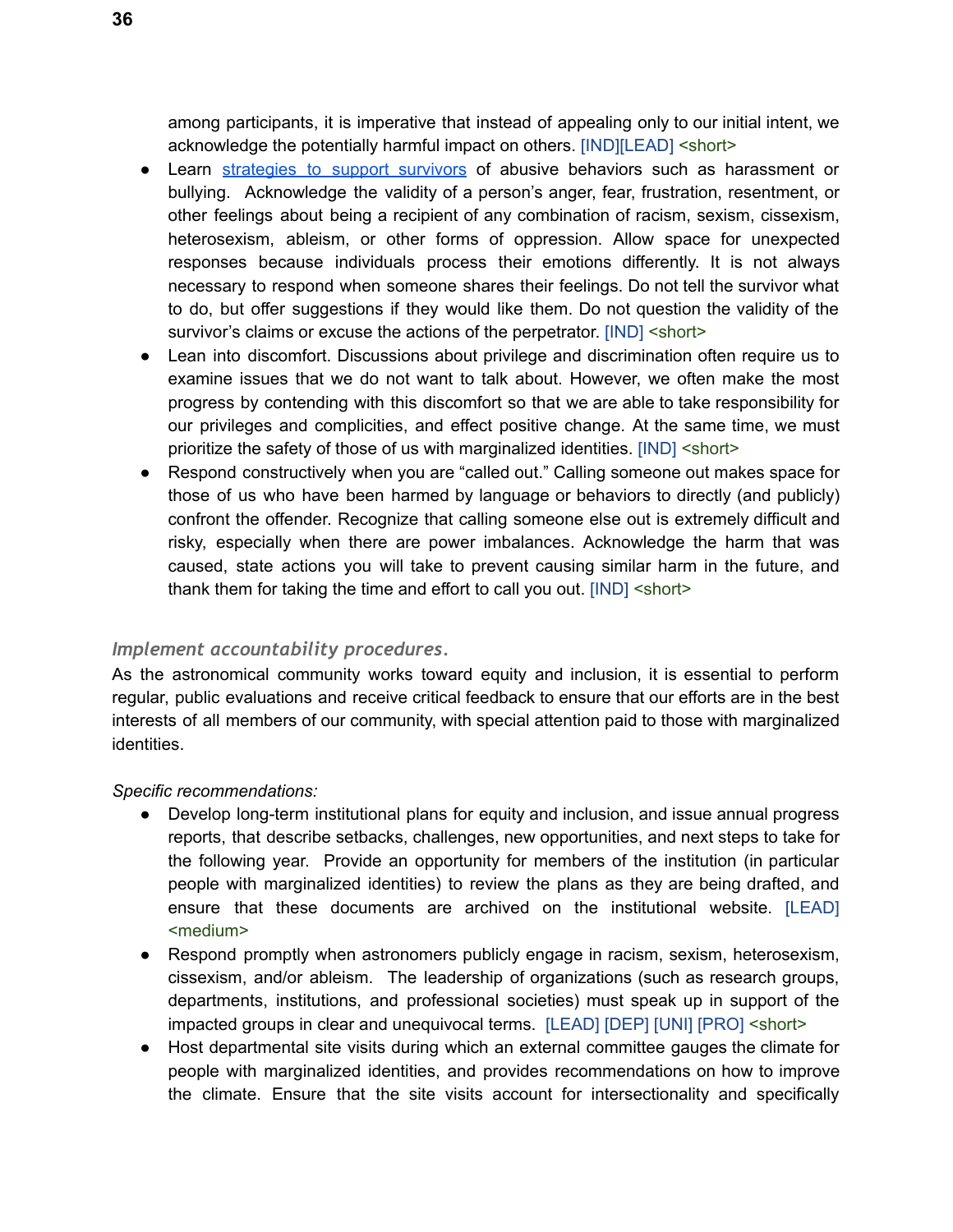address the climate for people with multiple marginalized identities. Site visit programs that focus on a single dimension of identity should form partnerships with other groups to ensure that women, people of color, disabled people, LGBTIQA\* people, and everyone with more than one of those identities are included. Site visit programs currently in existence include those by the APS [Committee](http://www.aps.org/programs/women/sitevisits/summary.cfm) on the Status of Women, the [APS](http://www.aps.org/programs/minorities/sitevisits.cfm) [Committee](http://www.aas.org/cswa/SiteVisits-policy.pdf) on Minorities, and the AAS Committee on the Status of Women in [Astronomy](http://www.aas.org/cswa/SiteVisits-policy.pdf). [DEP] <med>

- Create and highly publicize a robust reporting procedure to address all relevant dimensions of identity and social experience. Survey and report on the social experiences of the members of the department or institution regularly.
- Provide oversight mechanisms for people in positions of institutional power to reduce the likelihood of abuses of power.
- Ensure balanced involvement in the conceptualization, development and participation in conferences, colloquia, seminars, visiting appointments, and any other convenings. Track the demographics of organizers, invited speakers, awardees, hired staff, postdocs and students to determine if people with marginalized identities are being fairly represented, as compared to their proportion of the U.S. (or relevant national) population. [DEP] <medium>
- Appoint trained ombudspersons that members of an institution may approach to handle harassment, assault, and other legal violations of civil rights. [DEP] [UNI] < short>
- Perform accessibility self-audits. Document accessibility barriers, including but not limited to legal requirements. Allow members of the institution to provide input. Use the report to develop short-term and long-term accessibility plans. Make annual reports on progress toward accessibility. Publicize all reports and plans on the institutional website, including accessibility information and a list of accessibility barriers. [DEP] [UNI] <short> <medium> <long>
- Institute regular inclusion and accessibility meetings. At least once per semester, convene department meetings (preferably with the chair and/or other administrative authorities) to review reporting mechanisms for any inappropriate behavior or other issues and to allow members of the department to identify and propose action on these issues. These conversations should be open to all department members, with a separate confidential means of sharing the same information, if desired. [DEP] [UNI] <short>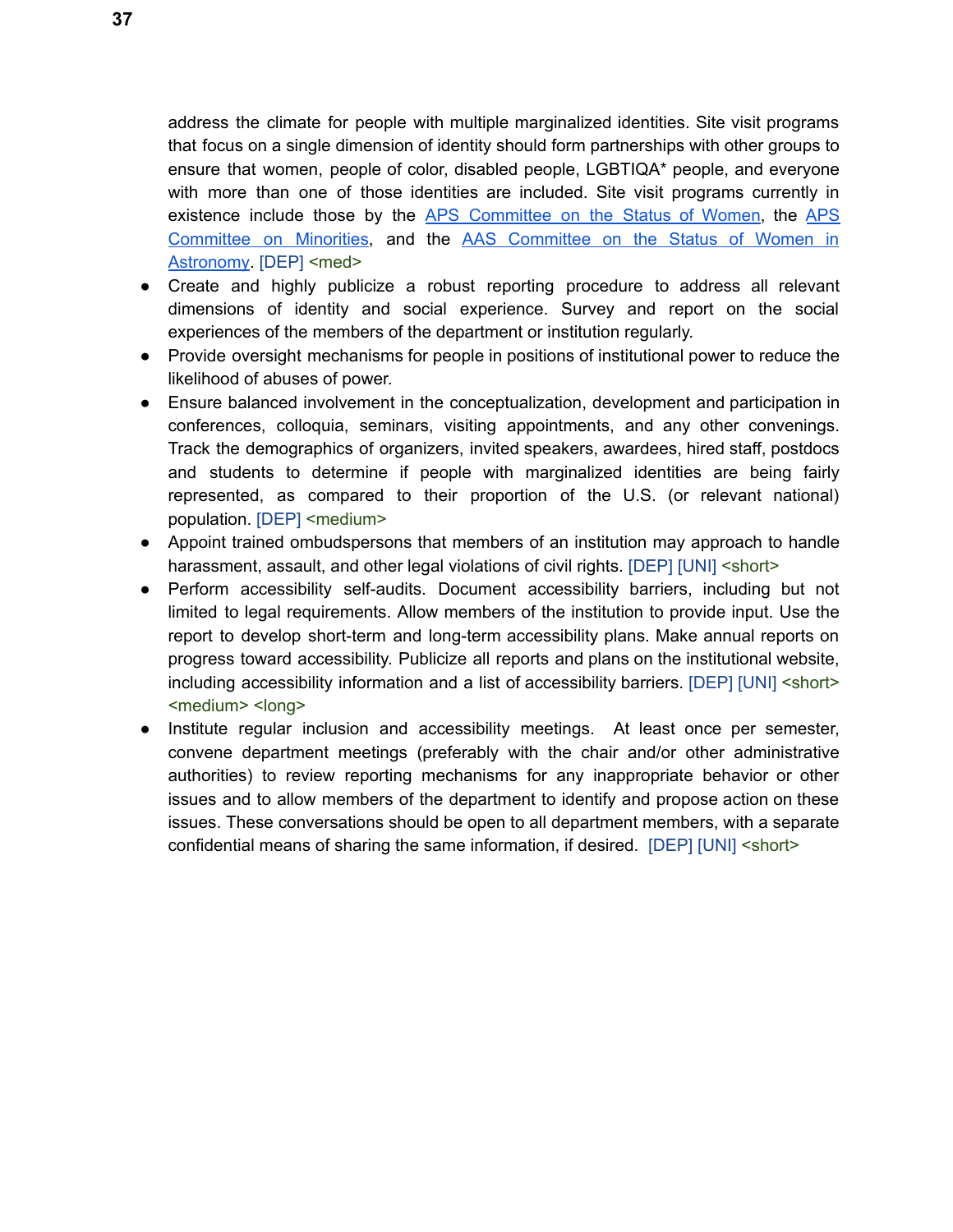## **Bibliography**

<span id="page-37-0"></span>The Baltimore Charter for Women in Astronomy, 1991. Available online at <http://www.stsci.edu/stsci/meetings/WiA/BaltoCharter.html>

Brown, L. 2015. The best advocates for people with disabilities. Available online at <http://www.autistichoya.com/2015/06/the-best-advocates.html>

Equity Now: The Pasadena Recommendations for Gender Equality in Astronomy, 2003. Available online at [http://www.aas.org/cswa/Equity\\_Now\\_Pasadena.pdf](http://www.aas.org/cswa/Equity_Now_Pasadena.pdf)

lgbt+physicists and AAS Working Group on LGBTIQ Equality, 2014, Supporting LGBT+ Physicists & Astronomers: Best Practices for Academic Departments. Available online at <http://lgbtphysicists.org/files/BestPracticesGuide.pdf>

Norman, D., Isler, J., Oluseyi, H., Morrison, N., Simpson, C., & Trouille, L., 2012, Women of Color in Astronomy and Astrophysics. Available online at <http://sites.nas.edu/wocconference/files/2012/03/6.3.-American-Astronomical-Society.pdf>

T. Finch (2012) Joint Annual Black/Hispanic Physicists Conference Draws Hundreds, Gets Positive Reviews. DiverseScholar 3:10 <http://www.minoritypostdoc.org/view/2012-3-10-finch-NSBP.html>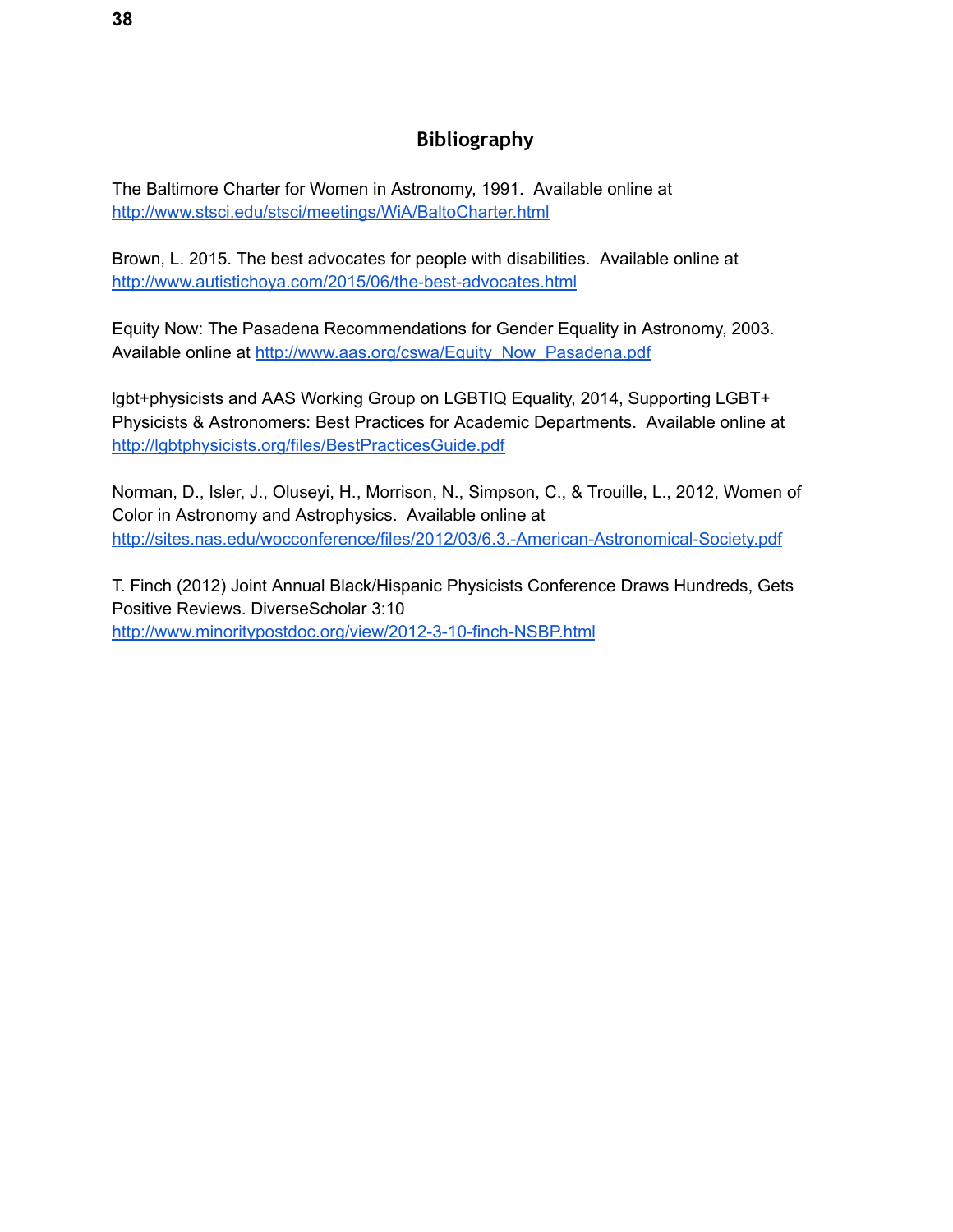## **Additional Resources**

<span id="page-38-1"></span><span id="page-38-0"></span>**Policy Recommendations and Best Practices** 

- Women of Color in Astronomy and [Astrophysics](http://womeninastronomy.blogspot.com/2015/01/women-of-color-in-astronomy-and.html)
- [Baltimore](http://www.stsci.edu/stsci/meetings/WiA/BaltoCharter.html) Charter
- Pasadena [Recommendations](http://www.aas.org/cswa/pasadenarecs.html)
- *● Presumed [Incompetent](http://www.amazon.com/Presumed-Incompetent-Intersections-Class-Academia/dp/0874219221)* has a detailed set of [recommendations](http://www.amazon.com/Presumed-Incompetent-Intersections-Class-Academia/dp/0874219221) in one of the final [chapters](http://www.amazon.com/Presumed-Incompetent-Intersections-Class-Academia/dp/0874219221)
- Supporting LGBT+ Physicists and [Astronomers:](http://lgbtphysicists.org/files/BestPracticesGuide.pdf) Best Practices for Academic [Departments](http://lgbtphysicists.org/files/BestPracticesGuide.pdf) (Suggestions from this doc are marked with asterisks.)
- From College to Careers: Fostering Inclusion of Persons with [Disabilities](http://www.sciencemag.org/site/products/collegetocareers/CtC_full.pdf) in STEM
- [Accommodating](http://www.catea.gatech.edu/scitrain/accommodating.pdf) Students with Disabilities in STEM: Finding from Research and Practice for Middle Grades through University [Education](http://www.catea.gatech.edu/scitrain/accommodating.pdf)
- CSMA [recommendations](https://docs.google.com/document/d/1WpusxYGxjtRLCqvCwWKjYzHuOj8ECOdXFJkG8WkZ1sw/edit?usp=sharing) for addressing financial cost of graduate applications
- "Lessons from the Experiences of Women of Color Working in Academia," by Yolanda Flores Niemann, *Presumed Incompetent: The Intersections of Race and Class for Women in Academia*, edited by Gabriella Gutiérrez y Muhs, Yolanda Flores Niemann, Carmen G. Gonzáles, and Angela P. Harris

<span id="page-38-2"></span>**Diversity Stakeholders / Communities of Support** 

- AAS CSMA
- AAS CSWA
- AAS SGMA
- NSBP
- NSHP
- Diversity academic/STEM 501c3 organizations & recurring annual conferences (see [http://www.minoritypostdoc.org/view/stakeholders.html\)](http://www.minoritypostdoc.org/view/stakeholders.html)

<span id="page-38-3"></span>**Data and Research** 

● NSF demographic data tables <http://www.nsf.gov/statistics/2015/nsf15311/tables.cfm>

<span id="page-38-4"></span>**Additional Resources** 

● Definitions of common terms from Suffolk University's Social Justice Terminology: <http://www.suffolk.edu/campuslife/27883.php>